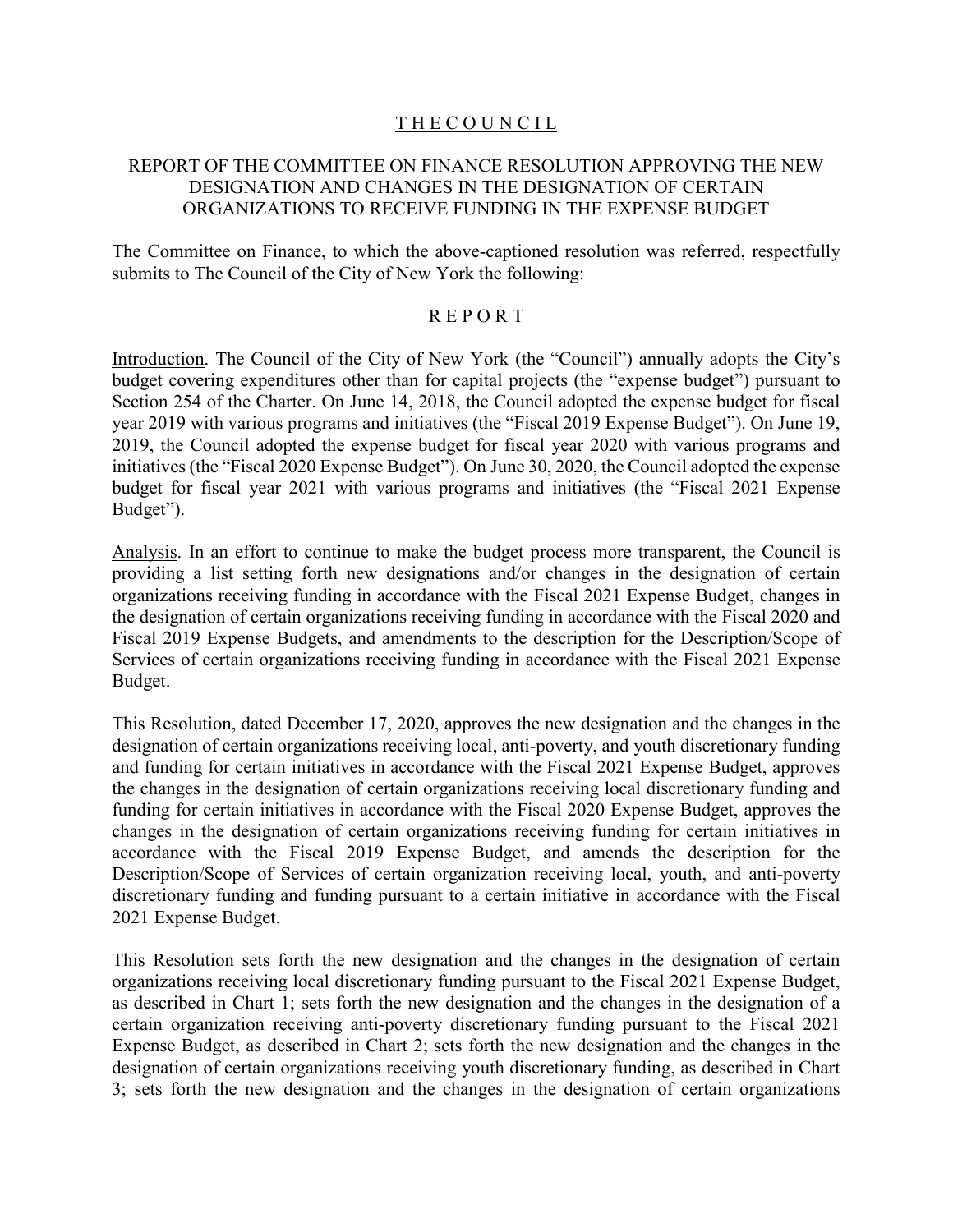receiving funding pursuant to certain initiatives pursuant to the Fiscal 2021 Expense Budget, as described in Charts 4-20; sets forth the changes in the designation of a certain organization receiving local discretionary funding pursuant to the Fiscal 2020 Expense Budget, as described in Chart 21; sets forth the changes in the designation of a certain organization receiving funding pursuant to certain initiatives pursuant to the Fiscal 2020 Expense Budget, as described in Charts 22-23; sets forth the changes in the designation of a certain organization receiving funding pursuant to certain initiatives pursuant to the Fiscal 2019 Expense Budget, as described in Charts 24-25; amends the description for the Description/Scope of Services for certain organizations receiving local, youth and anti-poverty discretionary funding and funding for a certain initiative accordance with the Fiscal 2021 Expense Budget, as described in Chart 26; and sets forth the organizations that will receive equipment, specifically an automated external defibrillator, funded by the Beating Hearts Initiative as designated in Schedule C for Fiscal 2021, as described in Chart 27.

Specifically, Chart 1 sets forth the new designation and the changes in the designation of certain organizations receiving local discretionary funding pursuant to the Fiscal 2021 Expense Budget. Some of these changes will be effectuated upon a budget modification.

Chart 2 sets forth the new designation and the changes in the designation of certain organizations receiving anti-poverty discretionary funding pursuant to the Fiscal 2021 Expense Budget. Some of these changes will be effectuated upon a budget modification.

Chart 3 sets forth the new designation and the changes in the designation of certain organizations receiving youth discretionary funding pursuant to the Fiscal 2021 Expense Budget.

Chart 4 sets forth the new designation and the changes in the designation of certain organizations receiving funding pursuant to the Speaker's Initiative to Address Citywide Needs Initiative in accordance with the Fiscal 2021 Expense Budget. Such changes will be effectuated upon a budget modification.

Chart 5 sets forth the new designation and the change in the designation of certain organizations receiving funding pursuant to the Boroughwide Needs Initiative in accordance with the Fiscal 2021 Expense Budget.

Chart 6 sets forth the new designation of a certain organization receiving funding pursuant to the A Greener NYC Initiative in accordance with the Fiscal 2021 Expense Budget. Such change will be effectuated upon a budget modification.

Chart 7 sets forth the new designation and the change in the designation of certain organizations receiving funding pursuant to the Cultural After-School Adventure (CASA) Initiative in accordance with the Fiscal 2021 Expense Budget. Some of these changes will be effectuated upon a budget modification.

Chart 8 sets forth the new designation and the changes in the designation of certain organizations receiving funding pursuant to the Cultural Immigrant Initiative in accordance with the Fiscal 2021 Expense Budget. Some of these changes will be effectuated upon a budget modification.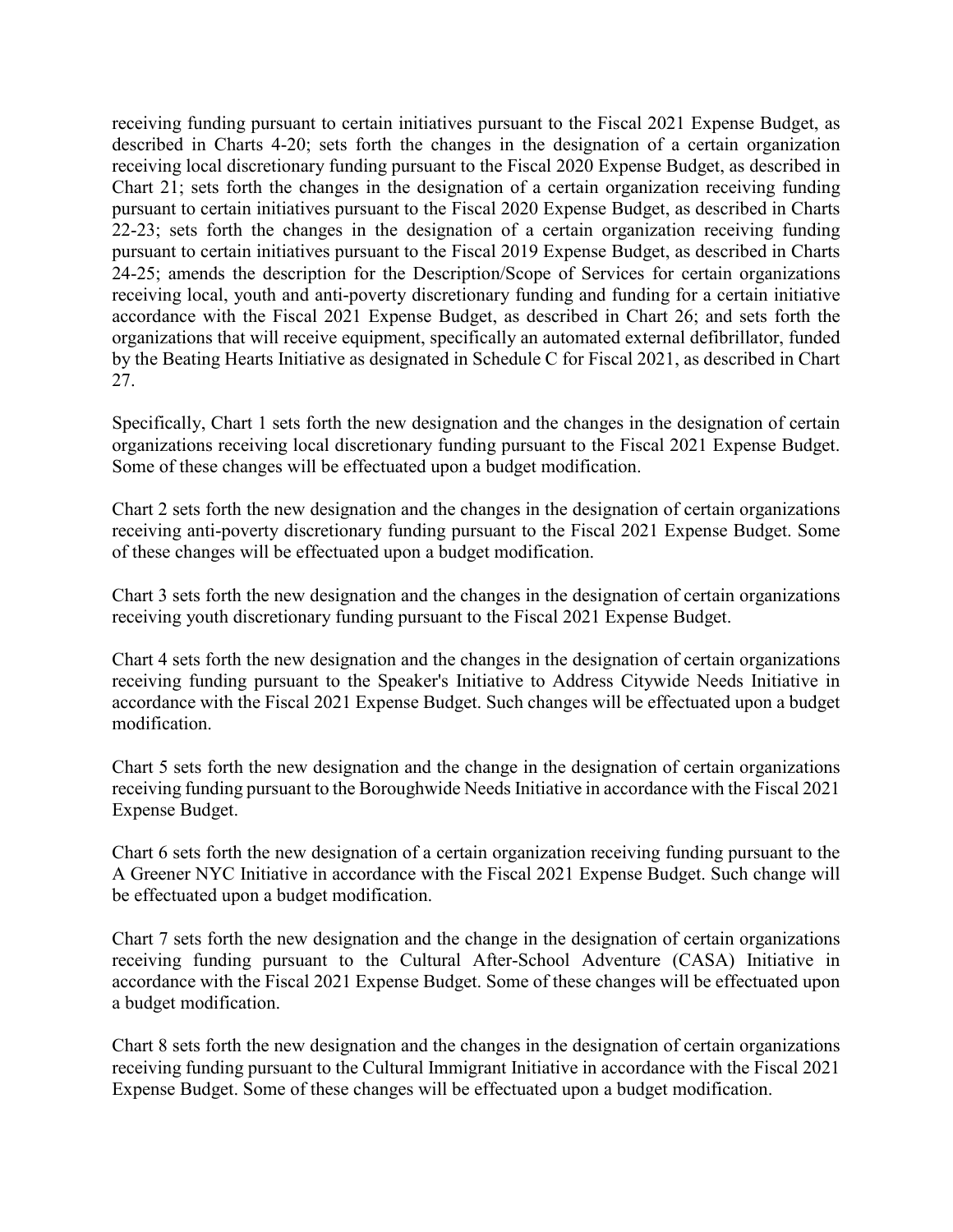Chart 9 sets forth the changes in the designation of certain organizations receiving funding pursuant to the Food Pantries Initiative in accordance with the Fiscal 2021 Expense Budget.

Chart 10 sets forth the technical adjustment to a prior designation made to a certain organization receiving funding pursuant to the NYC Cleanup Initiative in accordance with the Fiscal 2021 Expense Budget.

Chart 11 sets forth the new designation and the changes in the designation of certain organizations receiving funding pursuant to the Parks Equity Initiative in accordance with the Fiscal 2021 Expense Budget. Some of these changes will be effectuated upon a budget modification.

Chart 12 sets forth the new designation of a certain organization receiving funding pursuant to the Domestic Violence and Empowerment (DoVE) Initiative in accordance with the Fiscal 2021 Expense Budget.

Chart 13 sets forth the new designation of a certain organization receiving funding pursuant to the Support Our Seniors Initiative in accordance with the Fiscal 2021 Expense Budget.

Chart 14 sets forth the new designation and the change in the designation of a certain organization receiving funding pursuant to the Public Health Funding Backfill Initiative in accordance with the Fiscal 2021 Expense Budget. Such changes will be effectuated upon a budget modification.

Chart 15 sets forth the removal of funds from an administering agency pursuant to the Initiative for Immigrant Survivors of Domestic Violence in accordance with the Fiscal 2021 Expense Budget.

Chart 16 sets forth the technical adjustment to a previous designation made to a certain organization receiving funding pursuant to the Physical Education and Fitness Initiative in accordance with the Fiscal 2021 Expense Budget.

Chart 17 sets forth the new designation and the change in the designation of certain organizations receiving funding pursuant to the LGBT Community Services Initiative in accordance with the Fiscal 2021 Expense Budget.

Chart 18 sets forth the new designation and the change in the designation of certain organizations receiving funding pursuant to the LGBTQ Inclusive Curriculum Initiative in accordance with the Fiscal 2021 Expense Budget.

Chart 19 sets forth the change in the designation of a certain organization receiving funding pursuant to the Chamber on the Go and Small Business Assistance Initiative in accordance with the Fiscal 2021 Expense Budget.

Chart 20 sets forth the change in the designation of a certain organization receiving funding pursuant to the MWBE Leadership Associations Initiative in accordance with the Fiscal 2021 Expense Budget.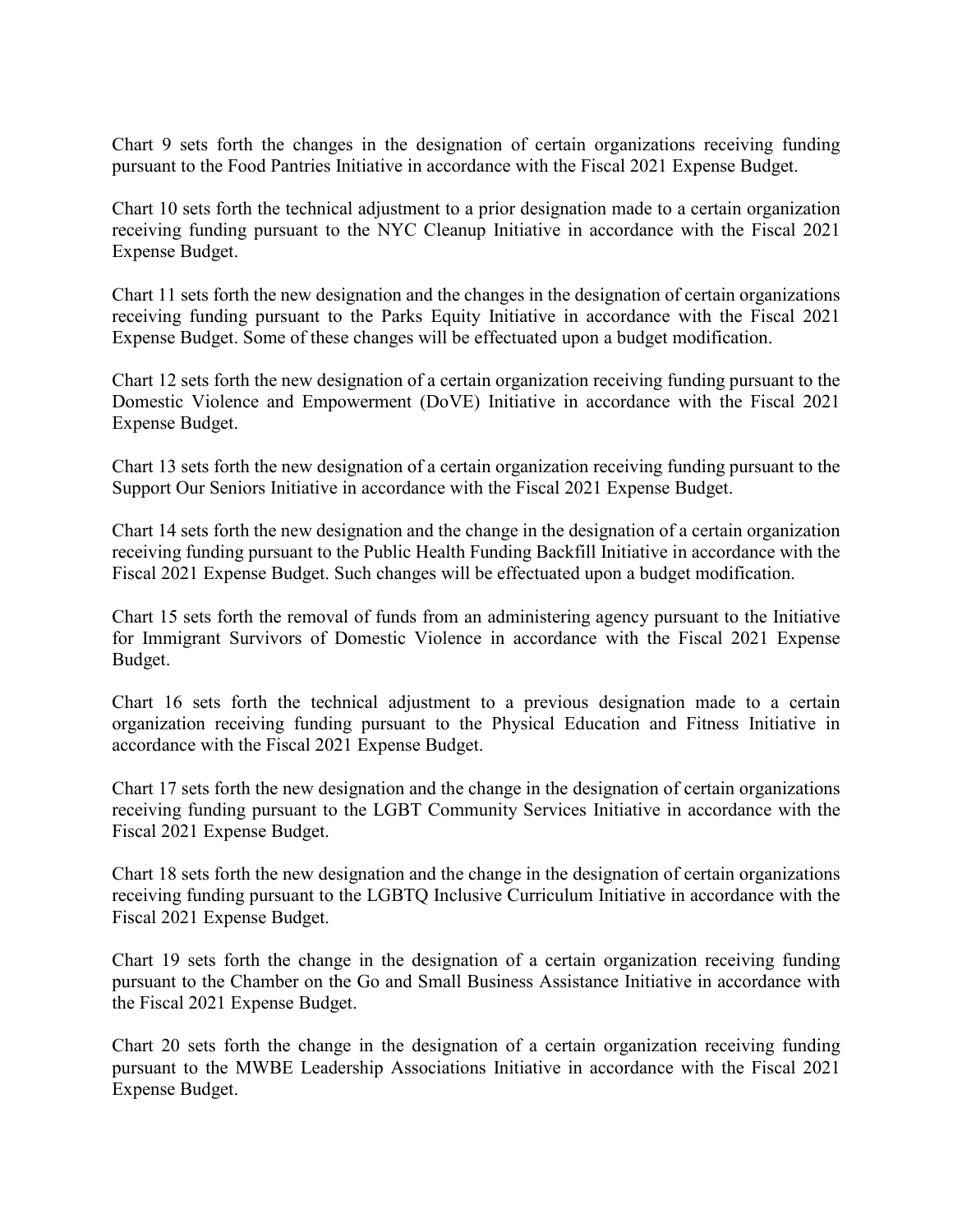Chart 21 sets forth the change in the designation of a certain organization receiving local discretionary funding pursuant to the Fiscal 2020 Expense Budget.

Chart 22 sets forth the change in the designation of a certain organization receiving funding pursuant to the Chamber on the Go and Small Business Assistance Initiative in accordance with the Fiscal 2020 Expense Budget.

Chart 23 sets forth the change in the designation of a certain organization receiving funding pursuant to the MWBE Leadership Associations Initiative in accordance with the Fiscal 2020 Expense Budget.

Chart 24 sets forth the change in the designation of a certain organization receiving funding pursuant to the Chamber on the Go and Small Business Assistance Initiative in accordance with the Fiscal 2019 Expense Budget.

Chart 25 sets forth the change in the designation of a certain organization receiving funding pursuant to the MWBE Leadership Associations Initiative in accordance with the Fiscal 2019 Expense Budget.

Chart 26 amends the description for the Description/Scope of Services for certain organizations receiving local, youth and anti-poverty discretionary funding and funding for a certain initiative in accordance with the Fiscal 2021 Expense Budget.

Chart 27 sets forth the organizations that will receive equipment, specifically an automated external defibrillator, funded by the Beating Hearts Initiative as designated in Schedule C for Fiscal 2021.

It is to be noted that organizations identified in the attached Charts with an asterisk (\*) have not yet completed or began the prequalification process conducted by the Mayor's Office of Contract Services (for organizations to receive more than \$10,000) by the Council (for organizations to receive \$10,000 or less total), or other government agency. Organizations identified without an asterisk have completed the appropriate prequalification review.

It should also be noted that funding for organizations in the attached Charts with a double asterisk (\*\*) will not take effect until the passage of a budget modification.

Description of Above-captioned Resolution. In the above-captioned Resolution, the Council would approve the new designation and changes in the designation of certain organizations to receive funding in the Fiscal 2021, Fiscal 2020 and Fiscal 2019 Expense Budgets. Such Resolution would take effect as of the date of adoption.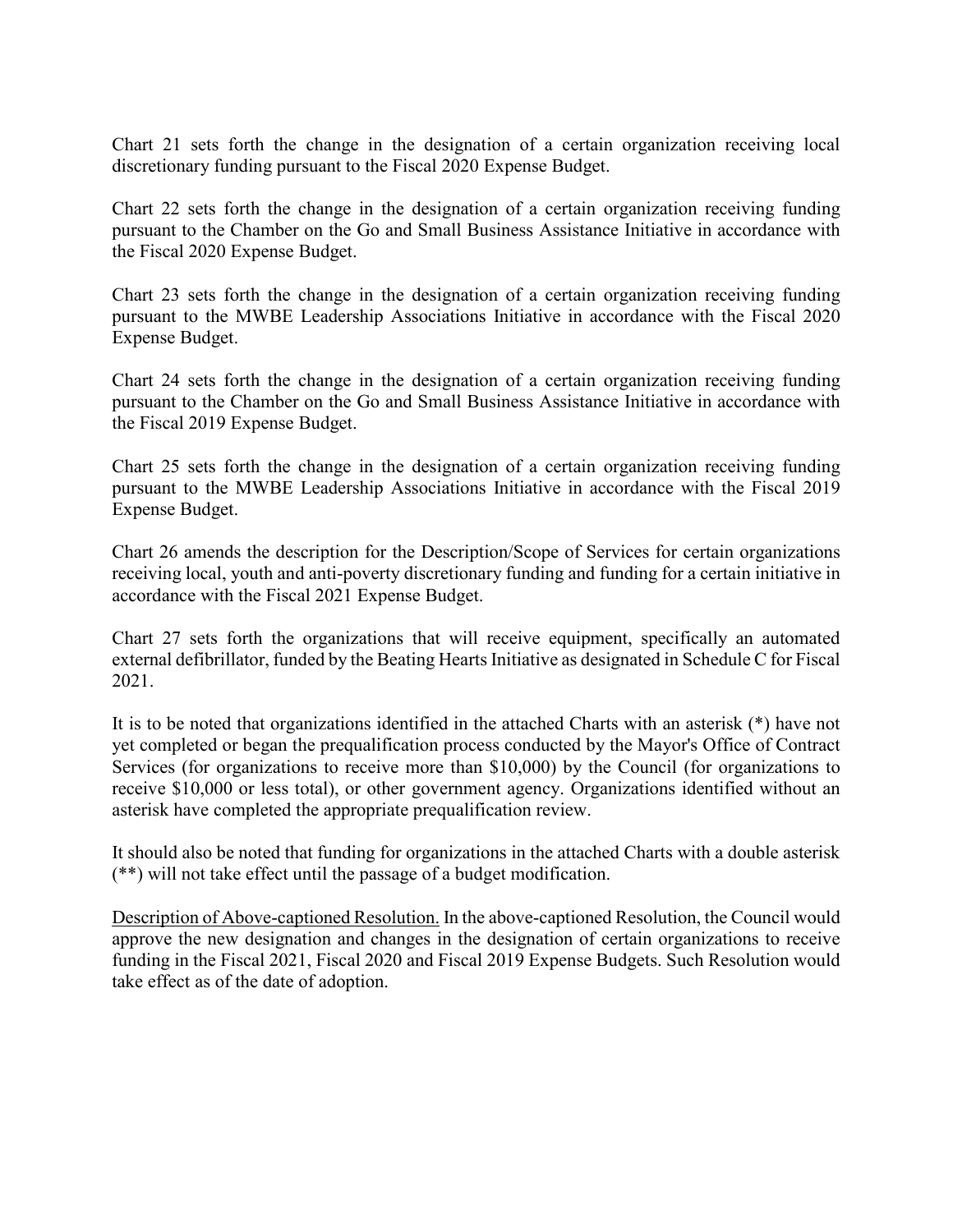### Preconsidered Res. No.

Resolution approving the new designation and changes in the designation of certain organizations to receive funding in the Expense Budget.

By Council Member Dromm

Whereas, On June 30, 2020, the Council of the City of New York (the "City Council") adopted the expense budget for fiscal year 2021 with various programs and initiatives (the "Fiscal 2021 Expense Budget"); and

Whereas, On June 19, 2019 the City Council adopted the expense budget for fiscal year 2020 with various programs and initiatives (the "Fiscal 2020 Expense Budget"); and

Whereas, On June 14, 2018, the City Council adopted the expense budget for fiscal year 2019 with various programs and initiatives (the "Fiscal 2019 Expense Budget"); and

Whereas, The City Council is hereby implementing and furthering the appropriations set forth in the Fiscal 2021 Expense Budget by approving the new designation and/or changes in the designation for certain organizations receiving local, anti-poverty, and youth discretionary funding, and by approving the new designation and/or changes in the designation for certain organizations receiving funding pursuant to certain initiatives in accordance therewith; and

Whereas, The City Council is hereby implementing and furthering the appropriations set forth in the Fiscal 2020 Expense Budget by approving the changes in the designation for a certain organization receiving local discretionary funding, and by approving the changes in the designation for a certain organization receiving funding pursuant to certain initiatives in accordance therewith; and

Whereas, The City Council is hereby implementing and furthering the appropriations set forth in the Fiscal 2019 Expense Budget by approving the changes in the designation for a certain organization receiving funding pursuant to certain initiatives in accordance therewith; and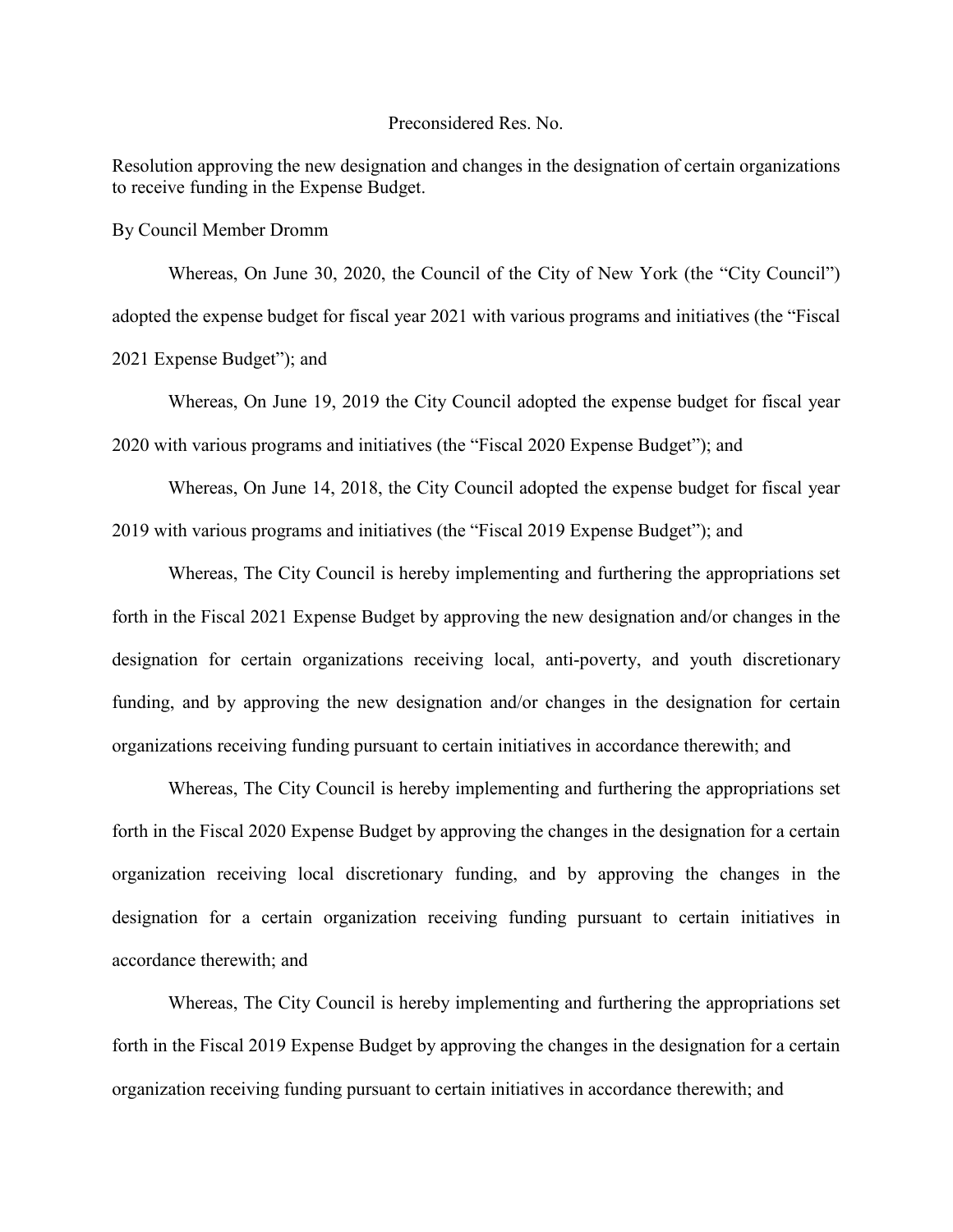Whereas, The City Council is hereby implementing and furthering the appropriations set forth in the Fiscal 2021 Expense Budget by approving new Description/Scope of Services for certain organizations receiving local, youth and anti-poverty discretionary funding and funding pursuant to certain initiatives; now, therefore, be it

Resolved, That the City Council approves the new designation and the changes in the designation of certain organizations receiving local discretionary funding pursuant to the Fiscal 2021 Expense Budget, as set forth in Chart 1; and be it further

Resolved, That the City Council approves the new designation and the changes in the designation of certain organizations receiving anti-poverty discretionary funding in accordance with the Fiscal 2021 Expense Budget, as set forth in Chart 2; and be it further

Resolved, That the City Council approves the new designation and the changes in the designation of certain organizations receiving youth discretionary funding in accordance with the Fiscal 2021 Expense Budget, as set forth in Chart 3; and be it further

Resolved, That the City Council approves the new designation and the changes in the designation of certain organizations receiving funding pursuant to the Speaker's Initiative to Address Citywide Needs Initiative in accordance with the Fiscal 2021 Expense Budget, as set forth in Chart 4; and be it further

Resolved, That the City Council approves the new designation and the change in the designation of certain organizations receiving funding pursuant to the Boroughwide Needs Initiative in accordance with the Fiscal 2021 Expense Budget, as set forth in Chart 5; and be it further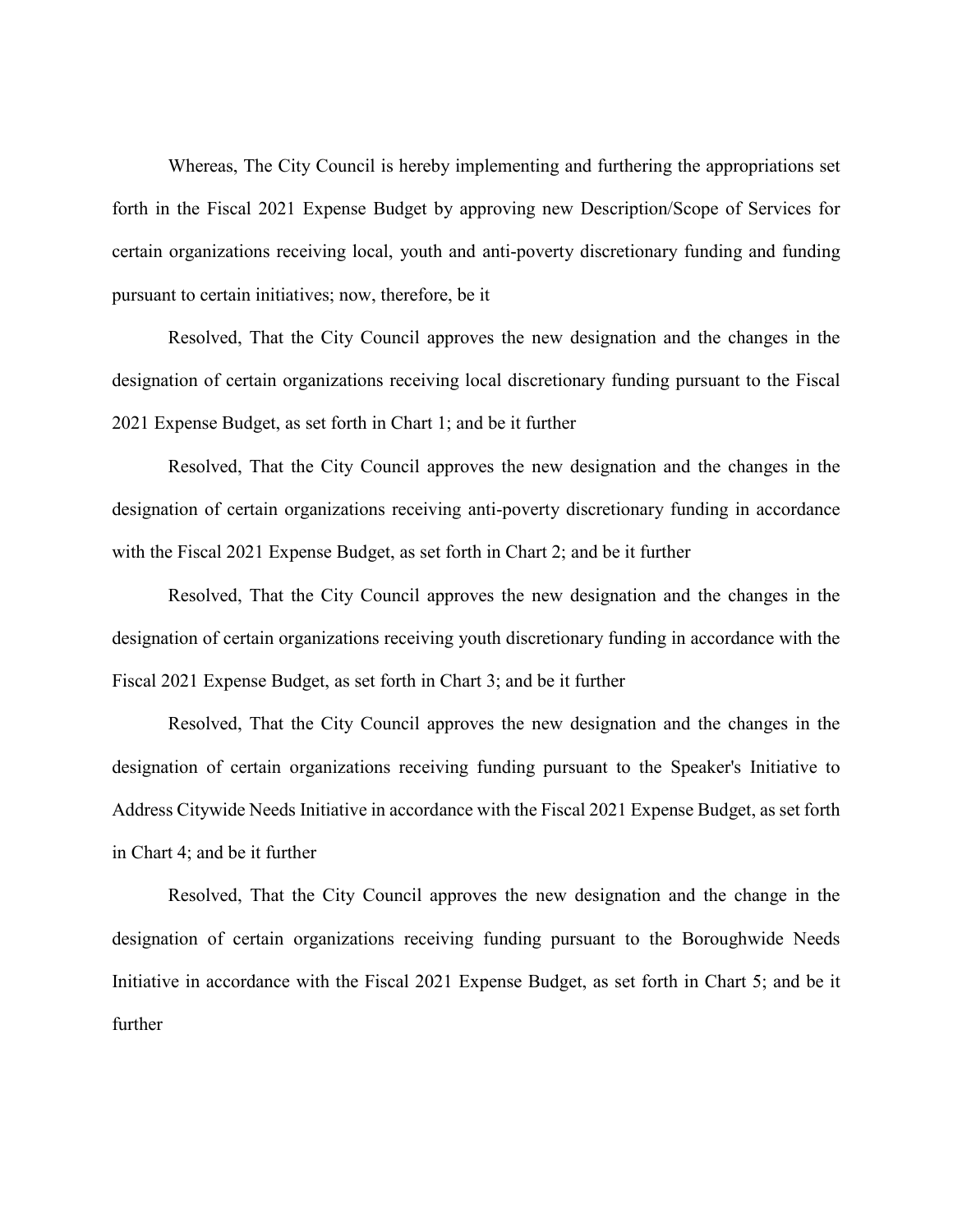Resolved, That the City Council approves the new designation of a certain organization receiving funding pursuant to the A Greener NYC Initiative in accordance with the Fiscal 2021 Expense Budget, as set forth in Chart 6; and be it further

Resolved, That the City Council approves the new designation and the change in the designation of certain organizations receiving funding pursuant to the Cultural After-School Adventure (CASA) Initiative in accordance with the Fiscal 2021 Expense Budget, as set forth in Chart 7; and be it further

Resolved, That the City Council approves the new designation and the changes in the designation of certain organizations receiving funding pursuant to the Cultural Immigrant Initiative in accordance with the Fiscal 2021 Expense Budget, as set forth in Chart 8; and be it further

Resolved, That the City Council approves the changes in the designation of certain organizations receiving funding pursuant to the Food Pantries Initiative in accordance with the Fiscal 2021 Expense Budget, as set forth in Chart 9; and be it further

Resolved, That the City Council approves the technical adjustment to a prior designation made to a certain organization receiving funding pursuant to the NYC Cleanup Initiative in accordance with the Fiscal 2021 Expense Budget, as set forth in Chart 10; and be it further

Resolved, That the City Council approves the new designation and the changes in the designation of certain organizations receiving funding pursuant to the Parks Equity Initiative in accordance with the Fiscal 2021 Expense Budget, as set forth in Chart 11; and be it further

Resolved, That the City Council approves the new designation of a certain organization receiving funding pursuant to the Domestic Violence and Empowerment (DoVE) Initiative in accordance with the Fiscal 2021 Expense Budget, as set forth in Chart 12; and be it further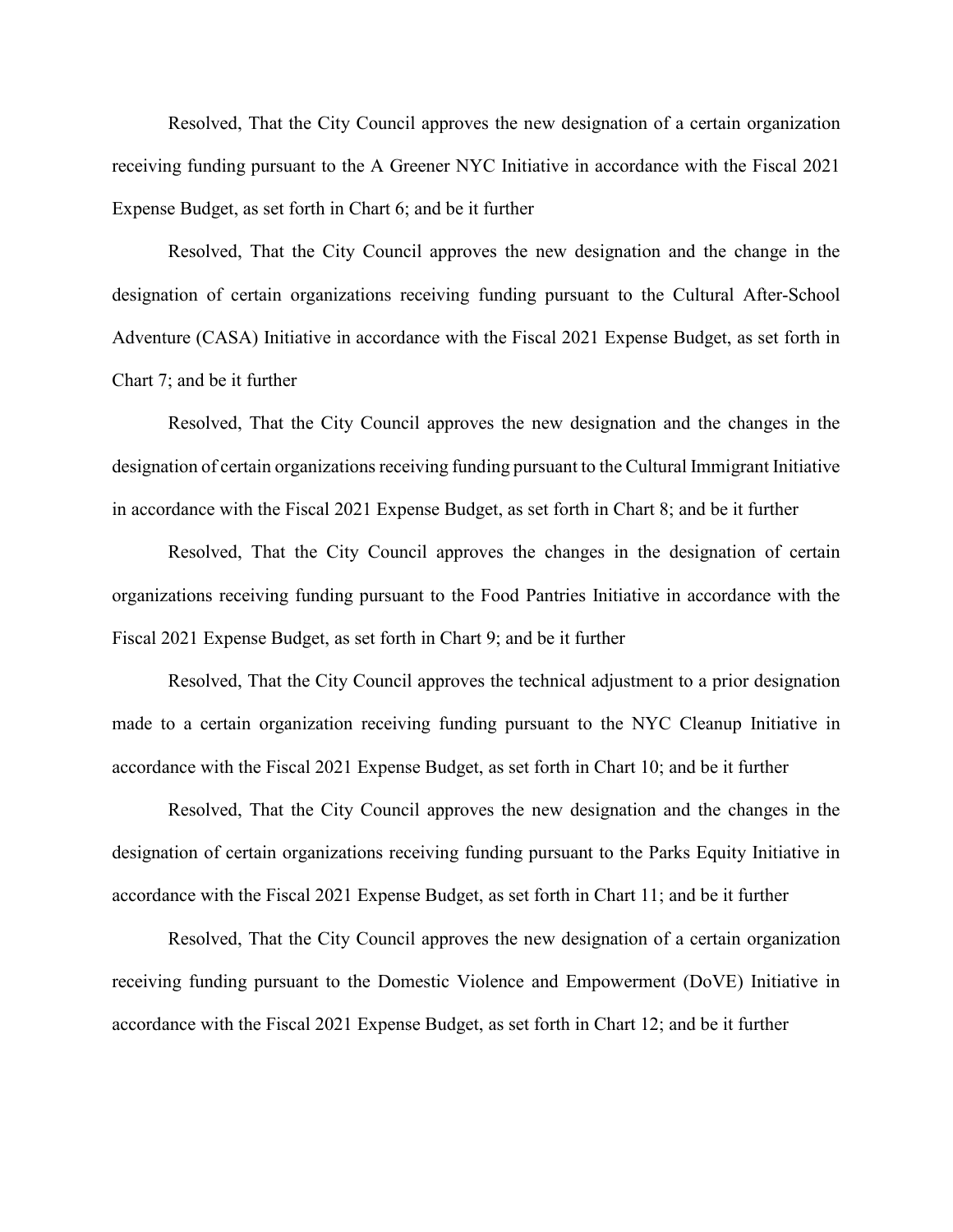Resolved, That the City Council approves the new designation of a certain organization receiving funding pursuant to the Support Our Seniors Initiative in accordance with the Fiscal 2021 Expense Budget, as set forth in Chart 13; and be it further

Resolved, That the City Council approves the new designation and the change in the designation of a certain organization receiving funding pursuant to the Public Health Funding Backfill Initiative in accordance with the Fiscal 2021 Expense Budget, as set forth in Chart 14; and be it further

Resolved, That the City Council approves the removal of funds from an administering agency pursuant to the Initiative for Immigrant Survivors of Domestic Violence in accordance with the Fiscal 2021 Expense Budget, as set forth in Chart 15; and be it further

Resolved, That the City Council approves the technical adjustment to a previous designation made to a certain organization receiving funding pursuant to the Physical Education and Fitness Initiative in accordance with the Fiscal 2021 Expense Budget, as set forth in Chart 16; and be it further

Resolved, That the City Council approves the new designation and the change in the designation of certain organizations receiving funding pursuant to the LGBT Community Services Initiative in accordance with the Fiscal 2021 Expense Budget, as set forth in Chart 17; and be it further

Resolved, That the City Council approves the new designation and the change in the designation of certain organizations receiving funding pursuant to the LGBTQ Inclusive Curriculum Initiative in accordance with the Fiscal 2021 Expense Budget, as set forth in Chart 18; and be it further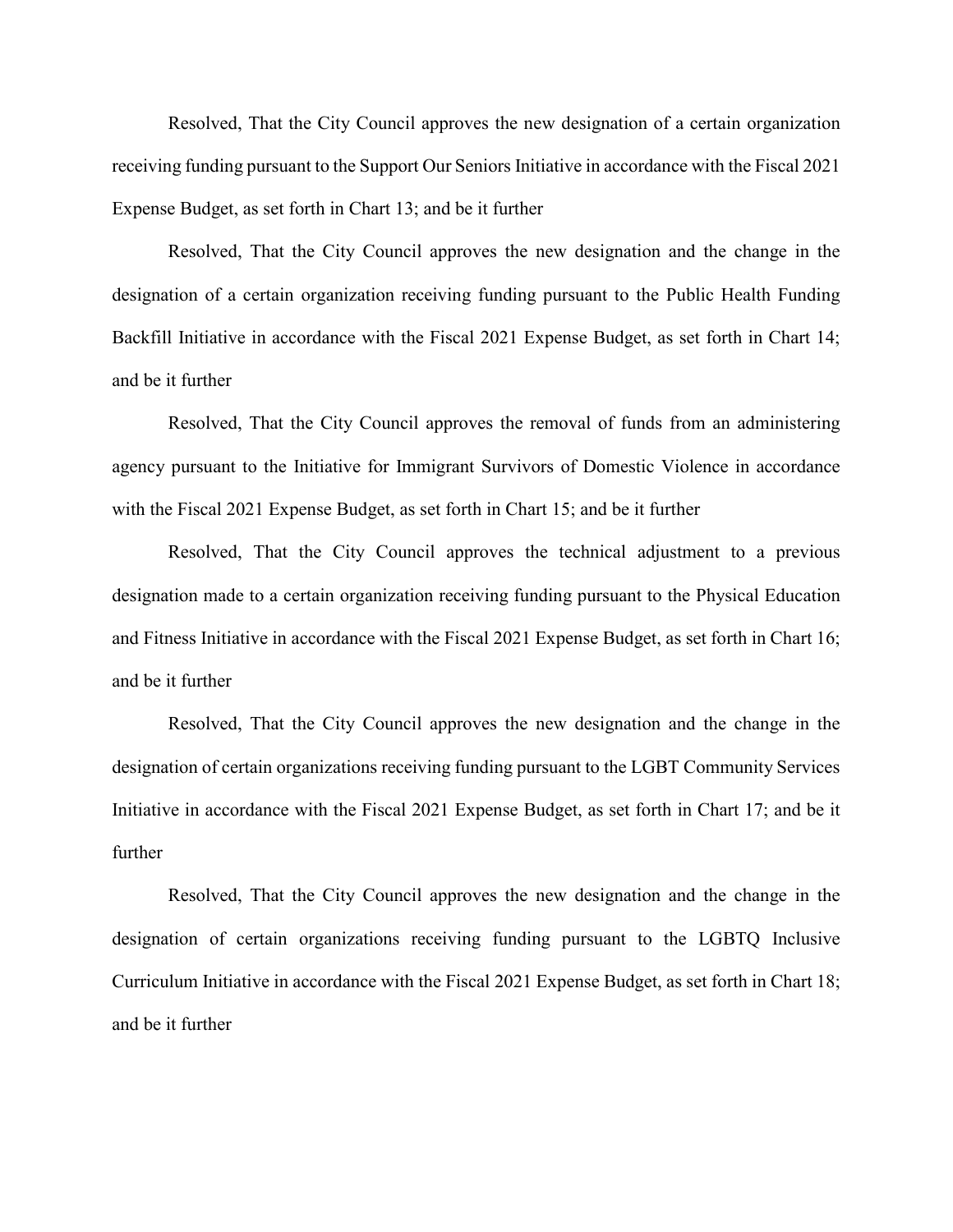Resolved, That the City Council approves the change in the designation of a certain organization receiving funding pursuant to the Chamber on the Go and Small Business Assistance Initiative in accordance with the Fiscal 2021 Expense Budget, as set forth in Chart 19; and be it further

Resolved, That the City Council approves the change in the designation of a certain organization receiving funding pursuant to the MWBE Leadership Associations Initiative in accordance with the Fiscal 2021 Expense Budget, as set forth in Chart 20; and be it further

Resolved, That the City Council approves the change in the designation of a certain organization receiving local discretionary funding pursuant to the Fiscal 2020 Expense Budget, as set forth in Chart 21; and be it further

Resolved, That the City Council approves the change in the designation of a certain organization receiving funding pursuant to the Chamber on the Go and Small Business Assistance Initiative in accordance with the Fiscal 2020 Expense Budget, as set forth in Chart 22; and be it further

Resolved, That the City Council approves the change in the designation of a certain organization receiving funding pursuant to the MWBE Leadership Associations Initiative in accordance with the Fiscal 2020 Expense Budget, as set forth in Chart 23; and be it further

Resolved, That the City Council approves the change in the designation of a certain organization receiving funding pursuant to the Chamber on the Go and Small Business Assistance Initiative in accordance with the Fiscal 2019 Expense Budget, as set forth in Chart 24; and be it further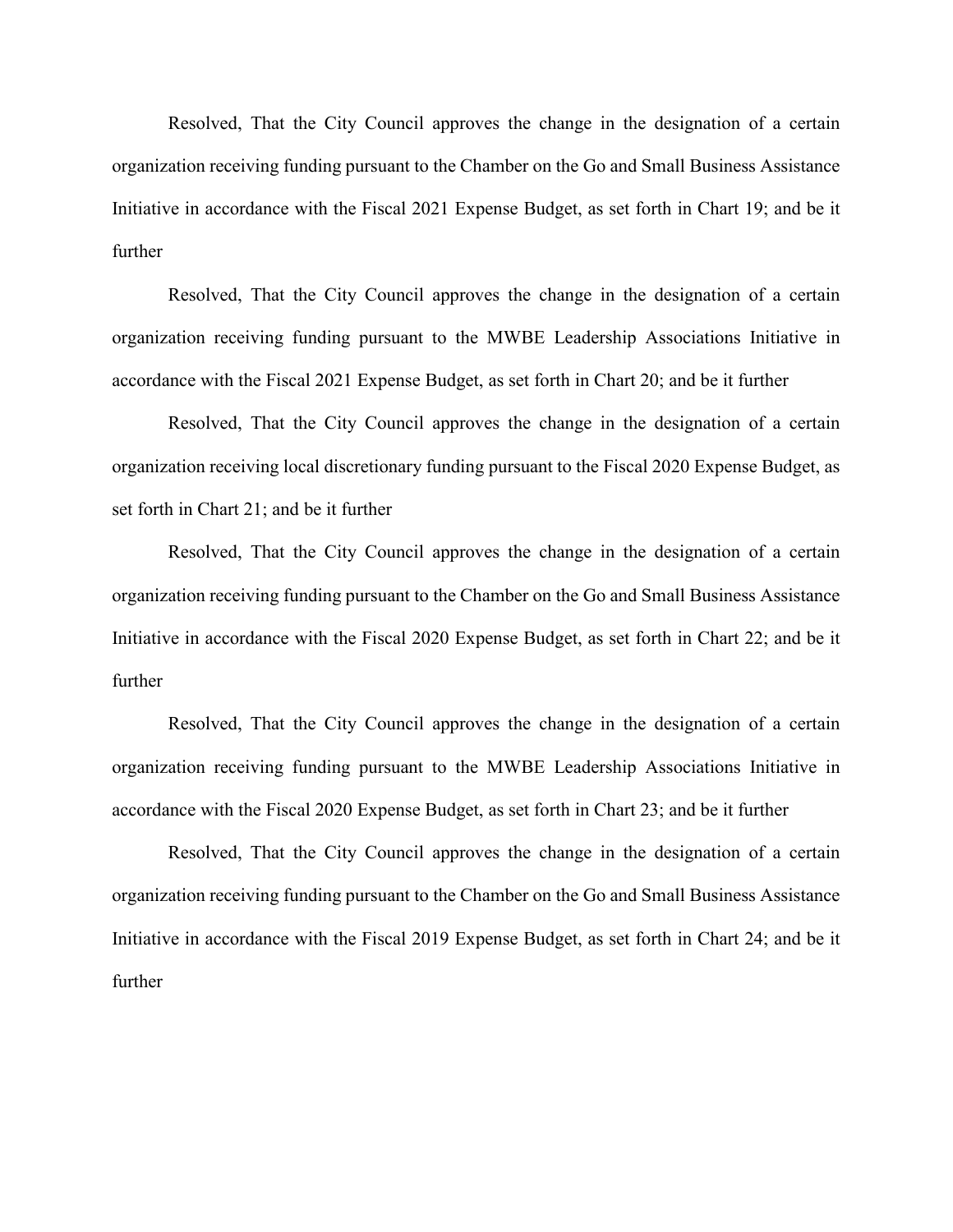Resolved, That the City Council approves the change in the designation of a certain organization receiving funding pursuant to the MWBE Leadership Associations Initiative in accordance with the Fiscal 2019 Expense Budget, as set forth in Chart 25; and be it further

Resolved, That the City Council approves the amendment of the description for the Description/Scope of Services for certain organizations receiving local, youth and anti-poverty discretionary funding and funding for a certain initiative in accordance with the Fiscal 2021 Expense Budget, as set forth in Chart 26; and be it further

Resolved, That the City Council designates the organizations that will receive equipment, specifically an automated external defibrillator, funded by the Beating Hearts Initiative as designated in Schedule C for Fiscal 2021, as set forth in Chart 27.

SR LS # 16,934 12/17/2020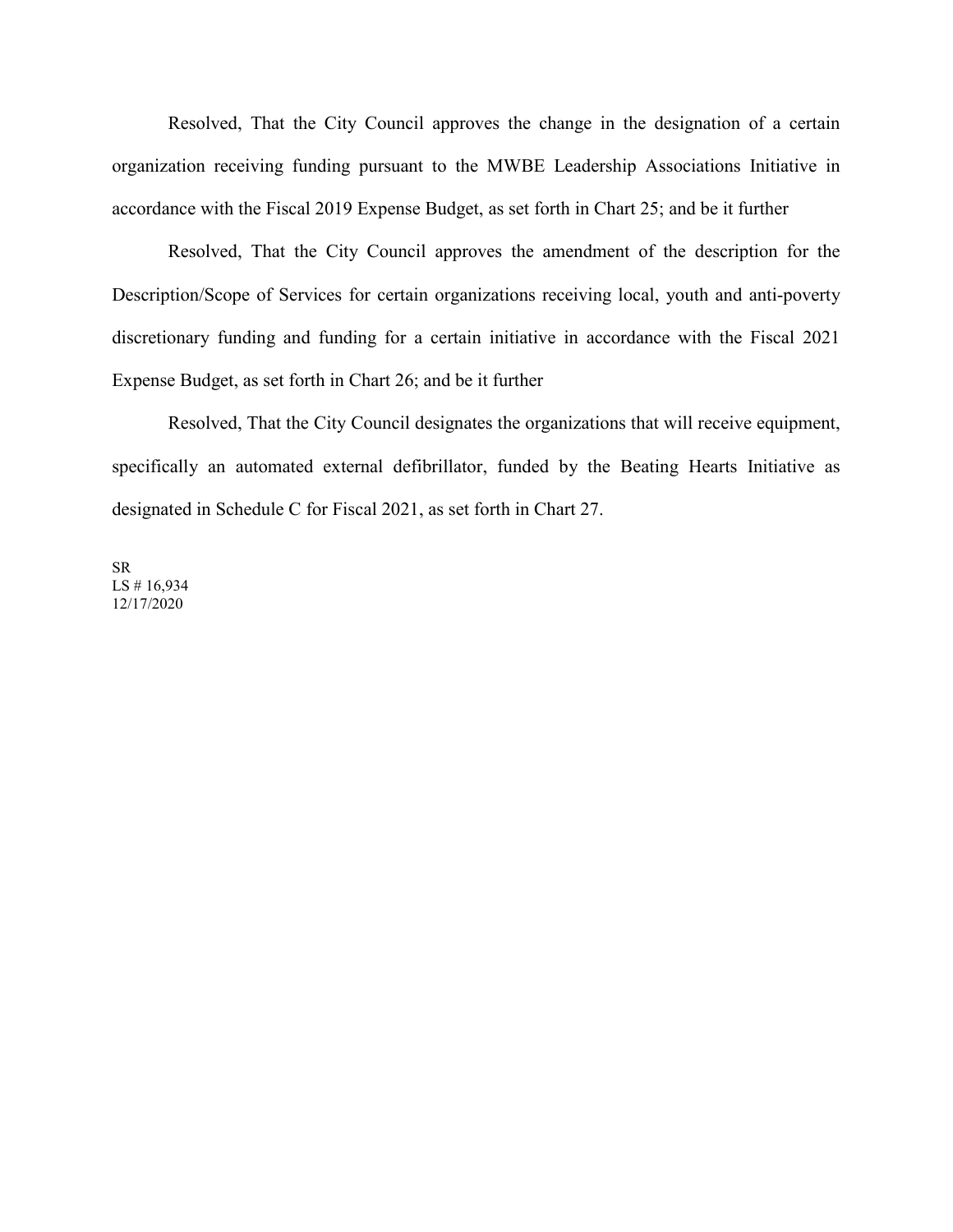| <b>Member</b> | <b>Organization - Program</b>                                                                                   | <b>EIN Number</b> | <b>Agency</b> | <b>Amount</b> | Agy # | U/A              |
|---------------|-----------------------------------------------------------------------------------------------------------------|-------------------|---------------|---------------|-------|------------------|
| Lander        | Fund for the City of New York, Inc. - Housing Resource Center                                                   | 13-2612524        | <b>DYCD</b>   | (\$5,500)     | 260   | 005              |
| Lander        | Fund for the City of New York, Inc. - Red Hook Community Justice Center:<br>Youth Impact (formerly Youth Court) | 13-2612524        | <b>DYCD</b>   | \$5,500       | 260   | 005              |
| Speaker       | Community Health Project, Inc. **                                                                               | 13-3409680        | <b>DHMH</b>   | (\$100,000    | 816   | 112              |
| Speaker       | Community Health Project, Inc. **                                                                               | 13-3409680        | <b>DHMH</b>   | \$100,000     | 816   | 117              |
| Speaker       | Community Health Project, Inc. **                                                                               | 13-3409680        | <b>DHMH</b>   | (\$150,000)   | 816   | 112              |
| Speaker       | Community Health Project, Inc. **                                                                               | 13-3409680        | <b>DHMH</b>   | \$150,000     | 816   | 117              |
| Torres        | Community Health Project, Inc. - Callen-Lorde Bronx Health Care For Uninsured                                   | 13-3409680        | <b>DHMH</b>   | (\$5,000)     | 816   | 112              |
| Torres        | Community Health Project, Inc. - Callen-Lorde Bronx Health Care For Uninsured<br>$\star\star$                   | 13-3409680        | <b>DHMH</b>   | \$5,000       | 816   | 117              |
| Louis         | Faculty Student Association at Downstate Medical Center, Inc. - Anne Kastor<br>Brooklyn Free Clinic **          | 11-1704590        | <b>DHMH</b>   | (\$5,000)     | 816   | 112              |
| Louis         | Faculty Student Association at Downstate Medical Center, Inc. - Anne Kastor<br>Brooklyn Free Clinic **          | 11-1704590        | <b>DHMH</b>   | \$5,000       | 816   | 111              |
| Miller        | Farmers Boulevard Community Development Corporation **                                                          | 27-0992406        | <b>DHMH</b>   | (\$20,000]    | 816   | 112              |
| Miller        | Farmers Boulevard Community Development Corporation **                                                          | 27-0992406        | <b>DHMH</b>   | \$20,000      | 816   | 111              |
| Cohen         | God's Love We Deliver, Inc. **                                                                                  | 13-3366846        | <b>DHMH</b>   | (\$5,000)     | 816   | 112              |
| Cohen         | God's Love We Deliver, Inc. **                                                                                  | 13-3366846        | <b>DHMH</b>   | \$5,000       | 816   | $\overline{111}$ |
| Cornegy       | God's Love We Deliver, Inc. **                                                                                  | 13-3366846        | <b>DHMH</b>   | (\$5,000"     | 816   | 112              |
| Cornegy       | God's Love We Deliver, Inc. **                                                                                  | 13-3366846        | <b>DHMH</b>   | \$5,000       | 816   | 111              |
| Rivera        | God's Love We Deliver, Inc. **                                                                                  | 13-3366846        | <b>DHMH</b>   | (\$5,000)     | 816   | $\frac{11}{2}$   |
| Rivera        | God's Love We Deliver, Inc. **                                                                                  | 13-3366846        | <b>DHMH</b>   | \$5,000       | 816   | $\overline{111}$ |
| Powers        | God's Love We Deliver, Inc. **                                                                                  | 13-3366846        | <b>DHMH</b>   | (\$20,000)    | 816   | 112              |
| Powers        | God's Love We Deliver, Inc. **                                                                                  | 13-3366846        | <b>DHMH</b>   | \$20,000      | 816   | 111              |
| Levine        | God's Love We Deliver, Inc. - Medically Tailored Home-Delivered Meals -<br>Manhattan **                         | 13-3366846        | <b>DHMH</b>   | (\$3,500)     | 816   | 112              |
| Levine        | God's Love We Deliver, Inc. - Medically Tailored Home-Delivered Meals -<br>Manhattan **                         | 13-3366846        | <b>DHMH</b>   | \$3,500       | 816   | 111              |
| Salamanca     | HUB-Third Ave Merchants District Management Association, Inc. - Council<br>District 17 **                       | 13-3455415        | <b>DHMH</b>   | (\$5,000)     | 816   | 112              |
| Salamanca     | HUB-Third Ave Merchants District Management Association, Inc. - Council<br>District 17 **                       | 13-3455415        | <b>DHMH</b>   | \$5,000       | 816   | 111              |
| Richards      | Queens Sickle Cell Advocacy Network, Inc. **                                                                    | 11-3373180        | <b>DHMH</b>   | (\$5,000)     | 816   | 112              |
| Richards      | Queens Sickle Cell Advocacy Network, Inc. **                                                                    | 11-3373180        | <b>DHMH</b>   | \$5,000       | 816   | 111              |
| Miller        | Queens Sickle Cell Advocacy Network, Inc. **                                                                    | 11-3373180        | <b>DHMH</b>   | (\$15,000)    | 816   | 112              |
| Miller        | Queens Sickle Cell Advocacy Network, Inc. **                                                                    | 11-3373180        | <b>DHMH</b>   | \$15,000      | 816   | $\overline{111}$ |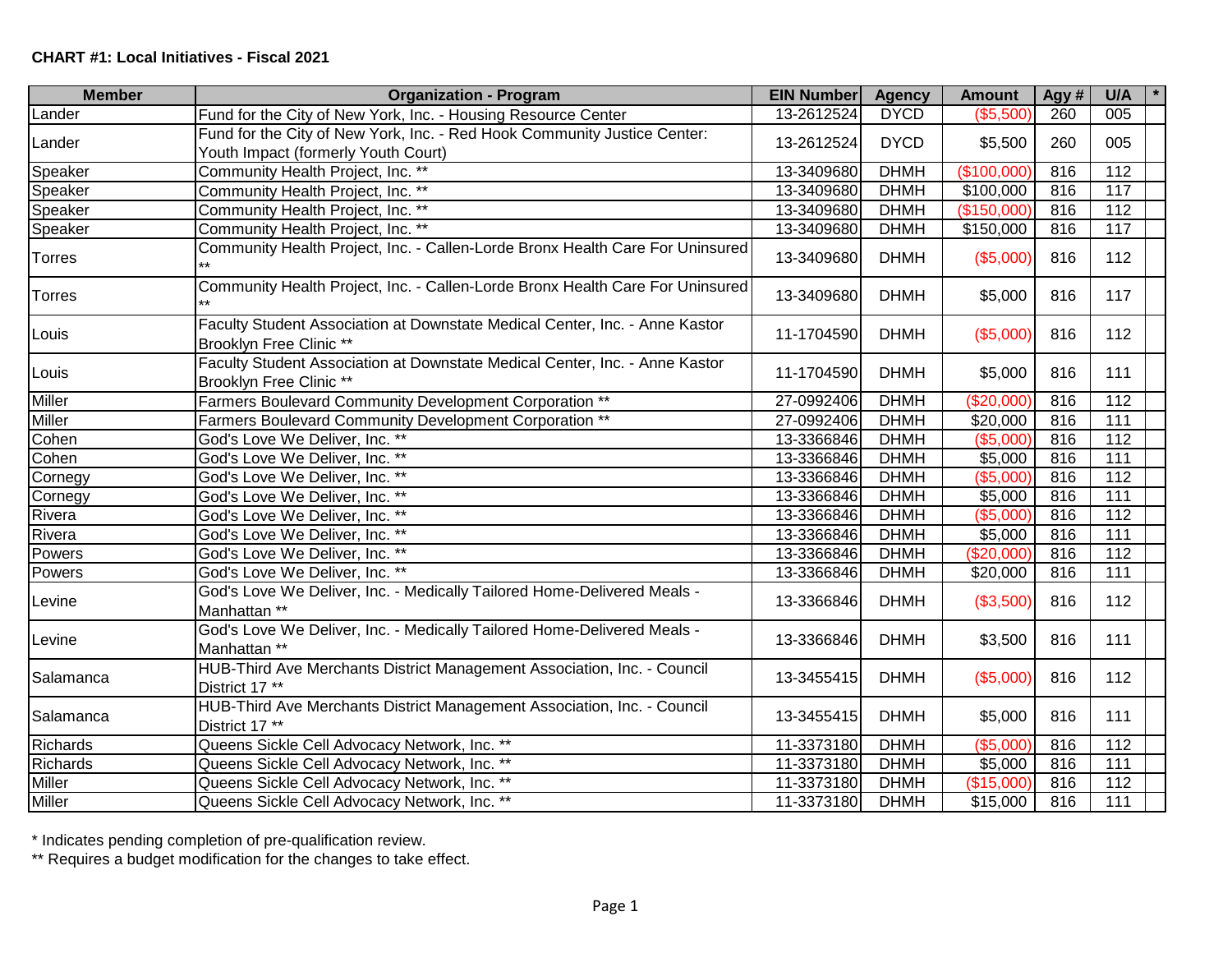| <b>Member</b> | <b>Organization - Program</b>                                                                                                     | <b>EIN Number</b> | <b>Agency</b> | <b>Amount</b> | Agy#             | U/A<br>$\star$   |
|---------------|-----------------------------------------------------------------------------------------------------------------------------------|-------------------|---------------|---------------|------------------|------------------|
| Gibson        | Samaritan Daytop Village, Inc. - 10th Annual Kalief William Basketball<br>Tournament & Healthy Workshops - Council District 16 ** | 11-2635374        | <b>DHMH</b>   | (\$8,000)     | 816              | 112              |
| Gibson        | Samaritan Daytop Village, Inc. - 10th Annual Kalief William Basketball<br>Tournament & Healthy Workshops - Council District 16 ** | 11-2635374        | <b>DHMH</b>   | \$8,000       | 816              | 120              |
| Grodenchik    | Sickle Cell Awareness Foundation Corp Int'l **                                                                                    | 71-1037154        | <b>DHMH</b>   | (\$2,500)     | 816              | 112              |
| Grodenchik    | Sickle Cell Awareness Foundation Corp Int'l **                                                                                    | 71-1037154        | <b>DHMH</b>   | \$2,500       | 816              | 111              |
| <b>Adams</b>  | Sickle Cell Awareness Foundation Corp Int'l - Council District 28 **                                                              | 71-1037154        | <b>DHMH</b>   | (\$7,500)     | 816              | $\frac{11}{2}$   |
| <b>Adams</b>  | Sickle Cell Awareness Foundation Corp Int'l - Council District 28 **                                                              | 71-1037154        | <b>DHMH</b>   | \$7,500       | 816              | $\overline{111}$ |
| Richards      | Sickle Cell Awareness Foundation Corp Int'l - Council District 31 **                                                              | 71-1037154        | <b>DHMH</b>   | (\$5,000)     | 816              | $\frac{11}{2}$   |
| Richards      | Sickle Cell Awareness Foundation Corp Int'l - Council District 31 **                                                              | 71-1037154        | <b>DHMH</b>   | \$5,000       | 816              | 111              |
| Rose          | Sickle Cell Awareness Foundation Corp Int'l - Outreach 2021 **                                                                    | 71-1037154        | <b>DHMH</b>   | (\$5,000)     | 816              | $\frac{11}{2}$   |
| Rose          | Sickle Cell Awareness Foundation Corp Int'l - Outreach 2021 **                                                                    | 71-1037154        | <b>DHMH</b>   | \$5,000       | 816              | $\overline{111}$ |
| Rose          | Staten Island Recreational Association, Inc. - Helping Other Obtain Possibilities<br>through Horses (HOOPH) **                    | 13-3716944        | <b>DHMH</b>   | (\$5,000)     | 816              | 112              |
| Rose          | Staten Island Recreational Association, Inc. - Helping Other Obtain Possibilities<br>through Horses (HOOPH) **                    | 13-3716944        | <b>DHMH</b>   | \$5,000       | 816              | 111              |
| Deutsch       | YL Hearts, Inc. **                                                                                                                | 46-4240124        | <b>DHMH</b>   | (\$5,000)     | 816              | $\frac{11}{2}$   |
| Deutsch       | YL Hearts, Inc. **                                                                                                                | 46-4240124        | <b>DHMH</b>   | \$5,000       | 816              | $\overline{111}$ |
| Diaz          | Kips Bay Boys & Girls Club - Public School 36X (08X036)                                                                           | 13-1623850        | <b>DYCD</b>   | (\$25,000)    | 260              | 312              |
| Diaz          | Kips Bay Boys & Girls Club                                                                                                        | 13-1623850        | <b>DYCD</b>   | \$25,000      | 260              | 312              |
| Ulrich        | Department of Parks and Recreation - Rockaway Festivals & Events **                                                               | 13-6400434        | <b>DPR</b>    | (\$10,000)    | 846              | 006              |
| Ulrich        | Corporal John Ruoff Post No. 632, American Legion, Inc. **                                                                        | 116104896         | <b>DYCD</b>   | \$5,000       | 260              | 005              |
| Ulrich        | Taplife Hero Foundation, Inc. **                                                                                                  | 833232057         | <b>DYCD</b>   | \$5,000       | 260              | 005              |
| Holden        | Maspeth Town Hall, Inc. **                                                                                                        | 23-7259702        | <b>DYCD</b>   | (\$8,000)     | 260              | 005              |
| Holden        | Department of Sanitation - Council District 30 <sup>**</sup>                                                                      | 13-6400434        | <b>DSNY</b>   | \$8,000       | 827              | 109              |
| Holden        | Department of Sanitation **                                                                                                       | 13-6400434        | <b>DSNY</b>   | (\$10,000)    | 827              | 109              |
| Holden        | Department of Sanitation **                                                                                                       | 13-6400434        | <b>DSNY</b>   | (\$10,000)    | 827              | 109              |
| Holden        | Department of Sanitation **                                                                                                       | 13-6400434        | <b>DSNY</b>   | $(*10,000)$   | 827              | 109              |
| Holden        | Department of Sanitation **                                                                                                       | 13-6400434        | <b>DSNY</b>   | (\$40,000)    | 827              | 109              |
| Holden        | Department of Sanitation - Council District 30 **                                                                                 | 13-6400434        | <b>DSNY</b>   | (\$2,000)     | 827              | 109              |
| Holden        | Department of Parks and Recreation **                                                                                             | 13-6400434        | <b>DPR</b>    | \$59,000      | 846              | 006              |
| Holden        | Department of Parks and Recreation **                                                                                             | 13-6400434        | <b>DPR</b>    | \$13,000      | 846              | 006              |
| Miller        | Jamaica Center Improvement Association, Inc.                                                                                      | 11-2489195        | <b>SBS</b>    | (\$30,000)    | 801              | 002              |
| Miller        | <b>Greater Jamaica Development Corporation</b>                                                                                    | 23-7021273        | <b>SBS</b>    | \$30,000      | 801              | 002              |
| Gjonaj        | Department of Youth and Community Development **                                                                                  | 13-6400434        | <b>DYCD</b>   | (\$10,000)    | 260              | 005              |
| Gjonaj        | CUNY School of Law Justice & Auxiliary Services Corporation **                                                                    | 90-1013912        | <b>CUNY</b>   | \$10,000      | $\overline{042}$ | 001              |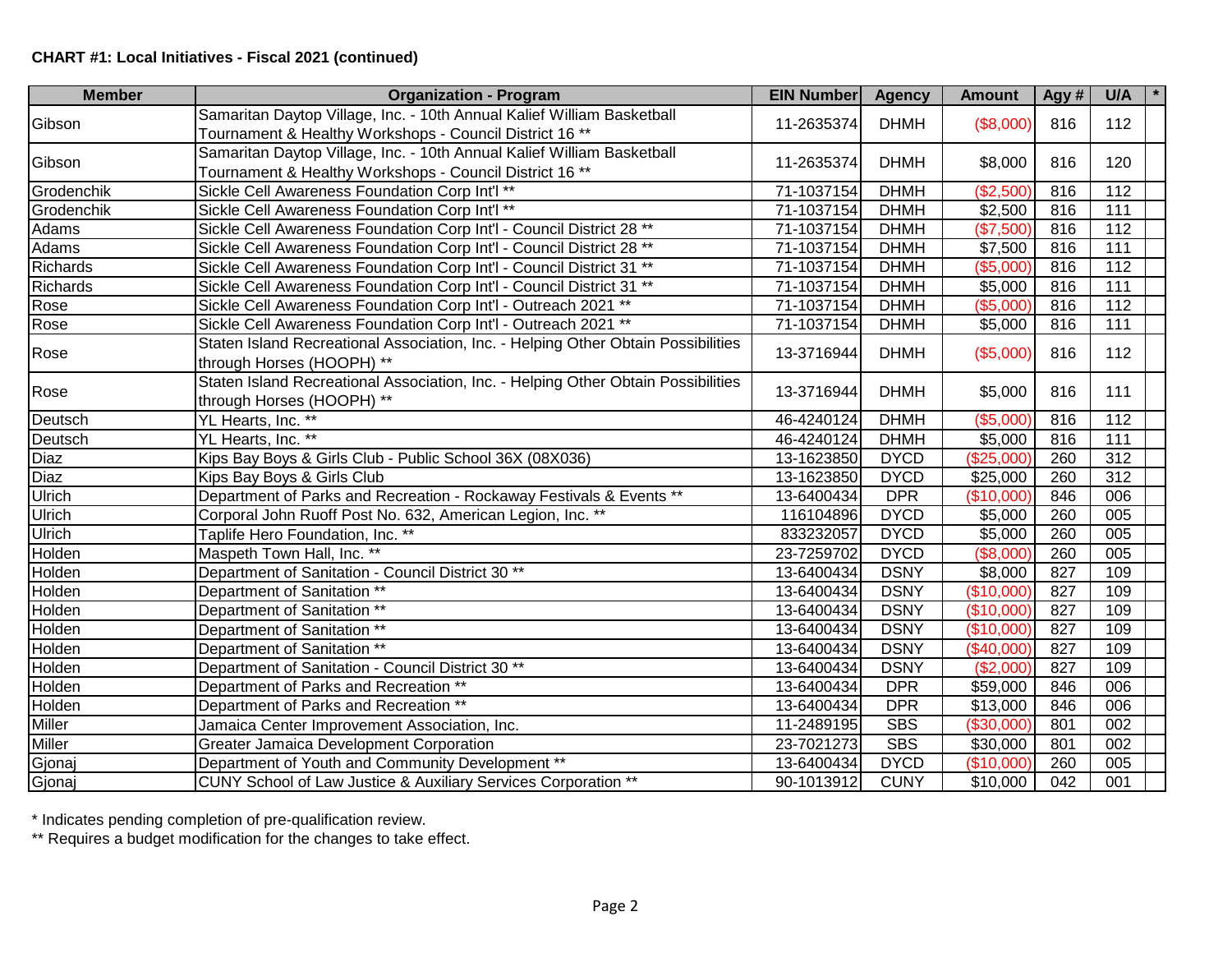## **CHART #1: Local Initiatives - Fiscal 2021 (continued)**

| <b>Member</b> | <b>Organization - Program</b>                                                  | <b>EIN Number</b> | <b>Agency</b> | <b>Amount</b> | Agy # | $\star$<br>U/A |
|---------------|--------------------------------------------------------------------------------|-------------------|---------------|---------------|-------|----------------|
| Gjonaj        | Department of Youth and Community Development                                  | 13-6400434        | <b>DYCD</b>   | (\$15,000)    | 260   | 005            |
| Gjonaj        | Neighborhood Initiatives Development Corporation (NIDC) - Seniors Assistance   | 13-3110811        | <b>DYCD</b>   | \$15,000      | 260   | 005            |
| Speaker       | LGBT Network                                                                   | 20-8512786        | <b>DYCD</b>   | (\$50,000)    | 260   | 312            |
| Speaker       | Long Island Gay and Lesbian Youth, Inc.                                        | 11-3192966        | <b>DYCD</b>   | \$50,000      | 260   | 312            |
| <b>IDromm</b> | <b>LGBT Network - Safe &amp; Inclusive Schools</b>                             | 20-8512786        | <b>DYCD</b>   | (\$15,000)    | 260   | 312            |
| Dromm         | Long Island Gay and Lesbian Youth, Inc. - Safe & Inclusive Schools             | 11-3192966        | <b>DYCD</b>   | \$15,000      | 260   | 312            |
| Dromm         | Asian-American Coalition for Children and Families, Inc. - Lunar New Year 2021 | 13-3682471        | <b>DYCD</b>   | (\$5,000)     | 260   | 005            |
| Dromm         | Asian-American Coalition for Children and Families, Inc.                       | 13-3682471        | <b>DYCD</b>   | \$5,000       | 260   | 005            |
| Menchaca      | Dance Theatre Etcetera, Inc. - Red Hook Arts Programming                       | 13-3015965        | <b>DCLA</b>   | (\$10,000)    | 126   | 003            |
| Menchaca      | Hook Arts Media, Inc. - Red Hook Arts Programming                              | 13-3015965        | <b>DCLA</b>   | \$10,000      | 126   | 003            |

\* Indicates pending completion of pre-qualification review.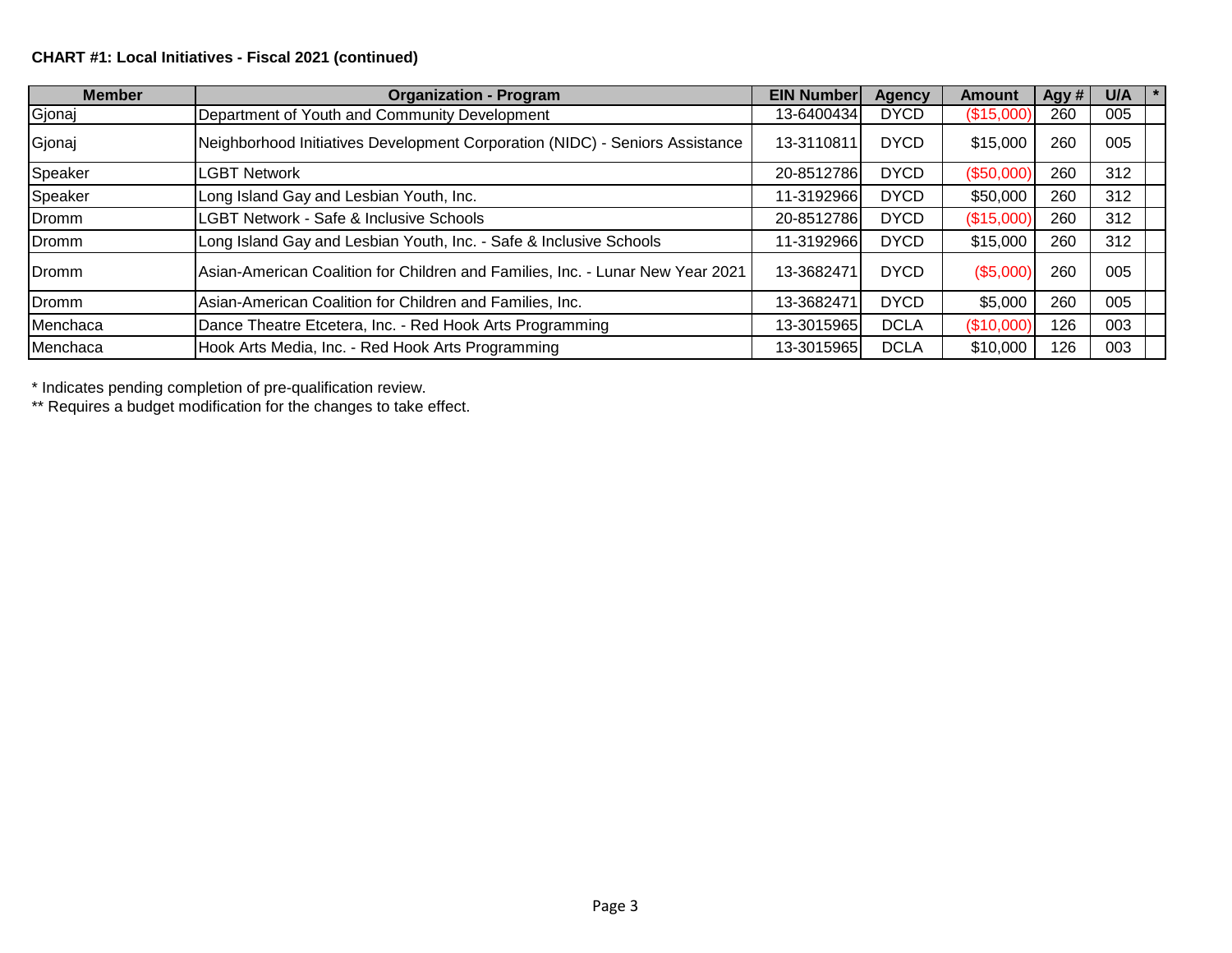# **CHART #2: Anti-Poverty Initiatives - Fiscal 2021**

| <b>Member</b> | <b>Organization - Program</b>                                                    | <b>EIN Number</b> | <b>Agency</b> | Amount     | Agy # | U/A |
|---------------|----------------------------------------------------------------------------------|-------------------|---------------|------------|-------|-----|
| Powers        | God's Love We Deliver, Inc. **                                                   | 13-3366846        | <b>DHMH</b>   | (\$5,000)  | 816   | 112 |
| Powers        | God's Love We Deliver, Inc. **                                                   | 13-3366846        | <b>DHMH</b>   | \$5,000    | 816   | 111 |
| Ayala         | God's Love We Deliver, Inc. - Council District 8 **                              | 13-3366846        | <b>DHMH</b>   | (\$5,000)  | 816   | 112 |
| Ayala         | God's Love We Deliver, Inc. - Council District 8 **                              | 13-3366846        | <b>DHMH</b>   | \$5,000    | 816   | 111 |
| Torres        | God's Love We Deliver, Inc. - Home-Delivered Meals - Bronx **                    | 13-3366846        | <b>DHMH</b>   | (\$10,000) | 816   | 112 |
| Torres        | God's Love We Deliver, Inc. - Home-Delivered Meals - Bronx **                    | 13-3366846        | <b>DHMH</b>   | \$10,000   | 816   | 111 |
| Adams         | God's Love We Deliver, Inc. - Meals for Council District 28 **                   | 13-3366846        | <b>DHMH</b>   | (\$5,000)  | 816   | 112 |
| Adams         | God's Love We Deliver, Inc. - Meals for Council District 28 **                   | 13-3366846        | <b>DHMH</b>   | \$5,000    | 816   | 111 |
| Chin          | Council on the Environment, Inc. - Fresh Food Box - Council District 1           | 13-2765465        | <b>DYCD</b>   | (\$5,000)  | 260   | 005 |
| <b>Chin</b>   | Council on the Environment, Inc.                                                 | 13-2765465        | <b>DYCD</b>   | \$5,000    | 260   | 005 |
| <b>Adams</b>  | Young Men's Christian Association of Greater New York - Jamaica Y Teen<br>Center | 13-1624228        | <b>DYCD</b>   | (\$5,000)  | 260   | 312 |
| Adams         | Young Men's Christian Association of Greater New York                            | 13-1624228        | <b>DYCD</b>   | \$5,000    | 260   | 312 |
| Kallos        | Department of Youth and Community Development - Council District 5               | 13-6400434        | <b>DYCD</b>   | (\$10,000) | 260   | 005 |
| Kallos        | Urban Outreach Center of New York City, Inc., The - Council District 5           | 82-0642308        | <b>DYCD</b>   | \$10,000   | 260   | 005 |
| Levine        | Broadway Housing Communities, Inc. - Housing & Tenant Services                   | 13-3212867        | HPD           | (\$10,000) | 806   | 006 |
| Levine        | Broadway Housing Communities, Inc. - Housing & Tenant Services                   | 13-3212867        | <b>HPD</b>    | \$10,000   | 806   | 009 |

\* Indicates pending completion of pre-qualification review.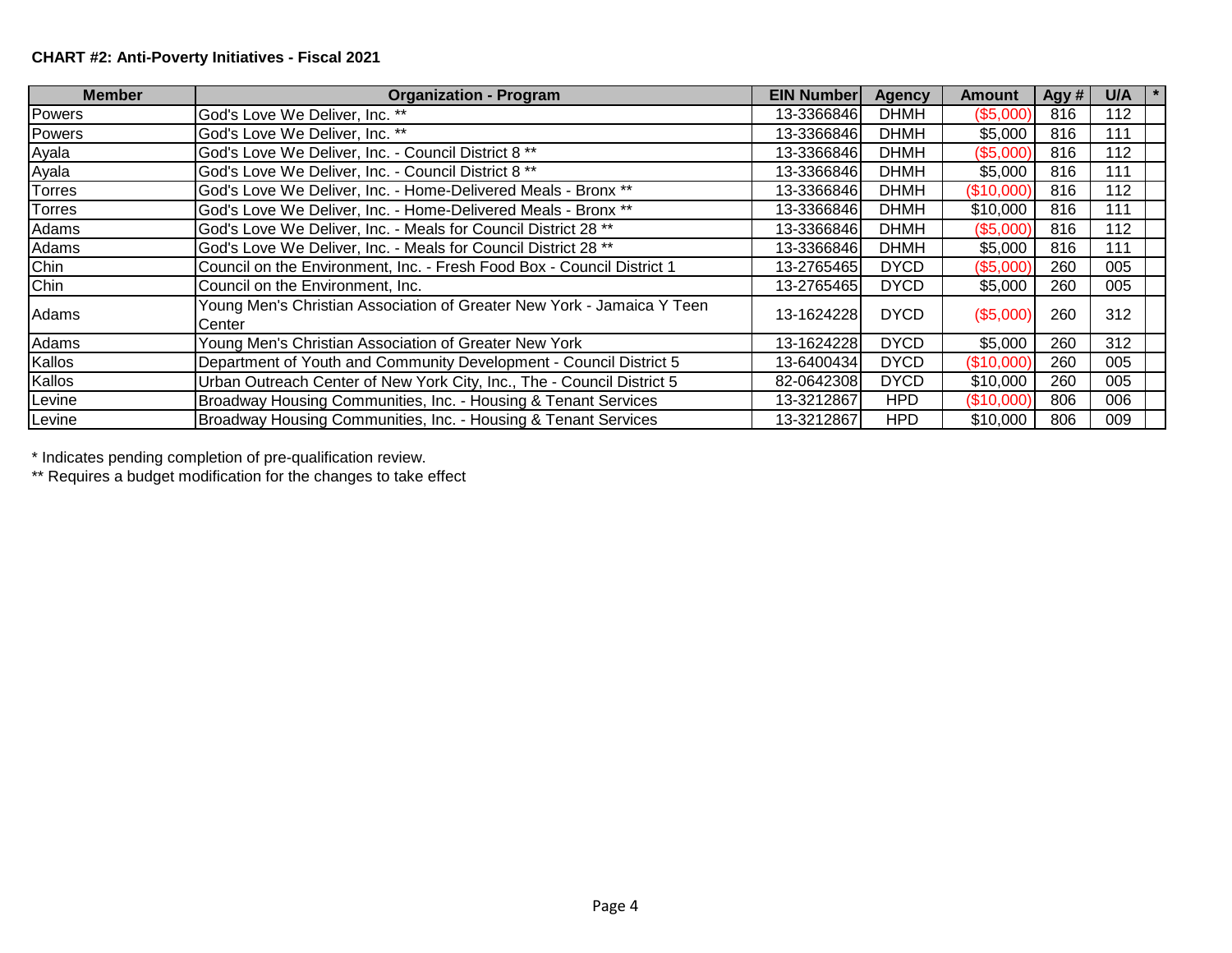# **CHART #3: Youth Discretionary - Fiscal 2021**

| <b>Member</b>    | <b>Organization - Program</b>                                                                                       | <b>EIN Number</b> | Agency      | <b>Amount</b> | Agy # | U/A | $\vert * \vert$ |
|------------------|---------------------------------------------------------------------------------------------------------------------|-------------------|-------------|---------------|-------|-----|-----------------|
| Barron           | Perimeter Sports, Inc. - Council District 42                                                                        | 47-1393536        | <b>DYCD</b> | (\$10,000     | 260   | 312 |                 |
| Barron           | Bridge the Gap Youth, Inc. - Council District 42                                                                    | 47-1393536        | <b>DYCD</b> | \$10,000      | 260   | 312 |                 |
| Perkins          | Young Men's and Young Women's Hebrew Association - 92Y After-School Arts<br><b>Instruction - Council District 9</b> | 13-1624229        | <b>DYCD</b> | (\$10,000)    | 260   | 312 |                 |
| Perkins          | Young Men's and Young Women's Hebrew Association                                                                    | 13-1624229        | <b>DYCD</b> | \$10,000      | 260   | 312 |                 |
| Koslowitz        | Making Books Sing, Inc. - New York City Children's Theater: Arts-in-Education<br>Programs                           | 13-4201577        | <b>DYCD</b> | (\$2,500)     | 260   | 312 |                 |
| Koslowitz        | New York Edge, Inc.                                                                                                 | 11-3112635        | <b>DYCD</b> | \$2,500       | 260   | 312 |                 |
| ICD 24           | <b>LGBT Network</b>                                                                                                 | 20-8512786        | <b>DYCD</b> | (\$5,000)     | 260   | 312 |                 |
| CD <sub>24</sub> | Long Island Gay and Lesbian Youth, Inc.                                                                             | 11-3192966        | <b>DYCD</b> | \$5,000       | 260   | 312 |                 |
| Chin             | Young Men's Christian Association of Greater New York - Summer Day Camp                                             | 13-1624228        | <b>DYCD</b> | (\$5,000)     | 260   | 312 |                 |
| <b>Chin</b>      | Young Men's Christian Association of Greater New York                                                               | 13-1624228        | <b>DYCD</b> | \$5,000       | 260   | 312 |                 |

\* Indicates pending completion of pre-qualification review.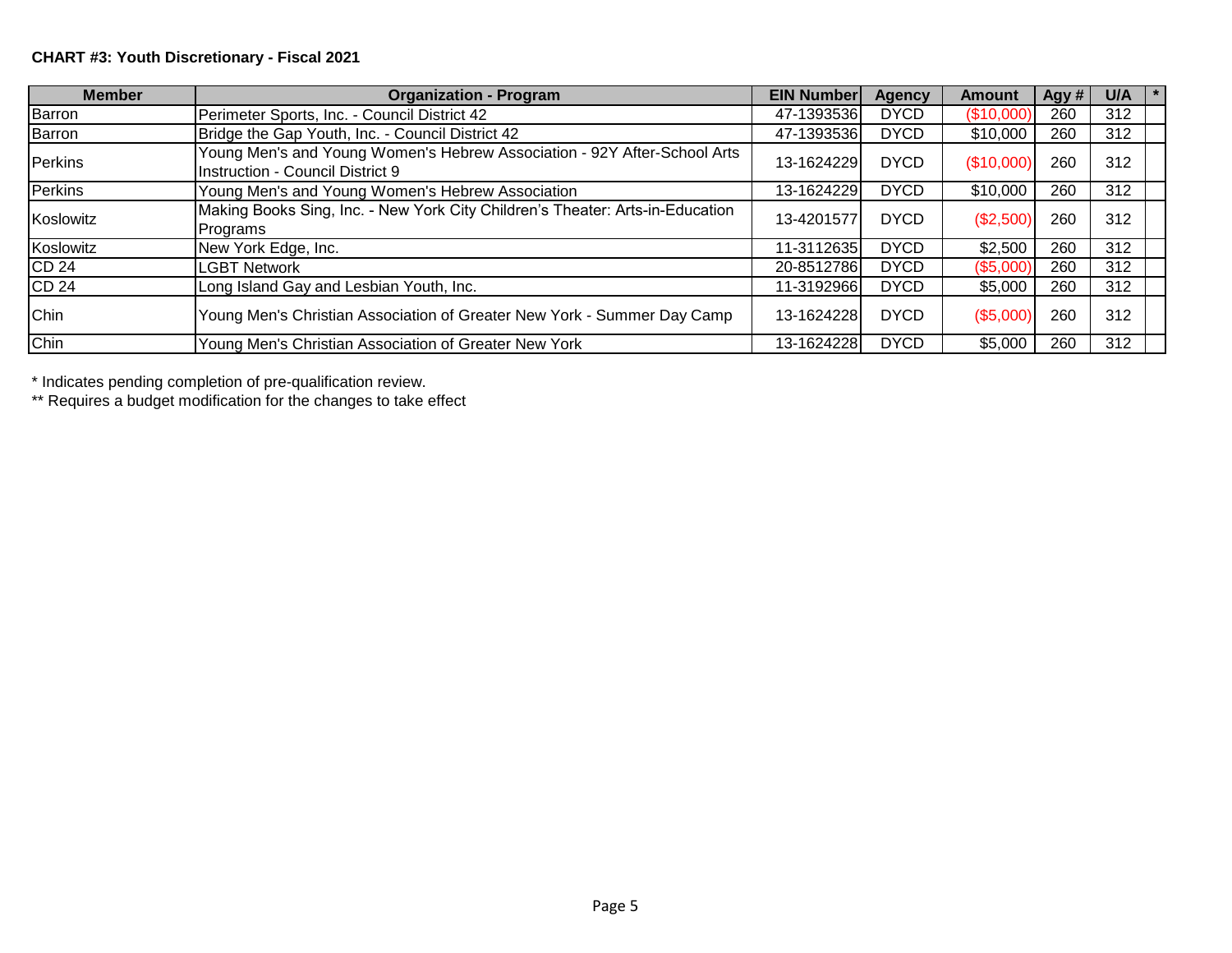## **CHART #4: Speaker's Initiative to Address Citywide Needs - Fiscal 2021**

| <b>Member</b> | <b>Organization - Program</b>                                     | <b>EIN Numberl</b> | Agency      | <b>Amount</b>     | Agy # | U/A | $\mathbf{1}$ $\ast$ |
|---------------|-------------------------------------------------------------------|--------------------|-------------|-------------------|-------|-----|---------------------|
| Speaker       | IGod's Love We Deliver. Inc. - Meals for Medically Frail **       | 13-3366846         | <b>DHMH</b> | <b>(\$95,00L)</b> | 816   | 112 |                     |
| Speaker       | <b>God's Love We Deliver, Inc. - Meals for Medically Frail **</b> | 13-3366846         | DHMH        | \$95,000          | 816   | 111 |                     |
| Speaker       | <b>I</b> Staten Island Recreational Association. Inc. **          | 13-3716944         | <b>DHMH</b> | \$20,0            | 816   | 112 |                     |
| Speaker       | <b>I</b> Staten Island Recreational Association. Inc. **          | 13-3716944         | DHMH        | \$20,000          | 816   | 111 |                     |

\* Indicates pending completion of pre-qualification review.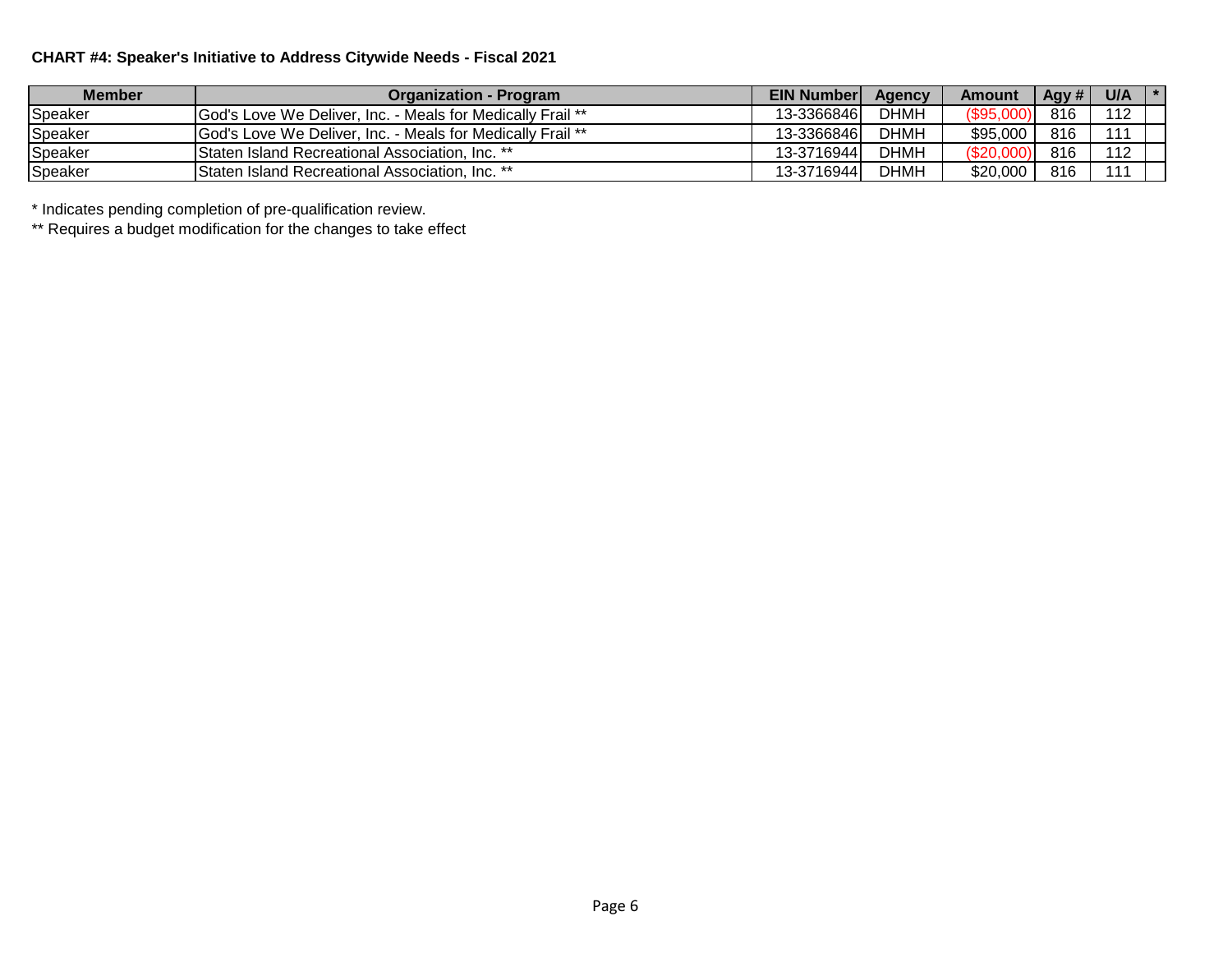## **CHART #5: Boroughwide Needs Initiative - Fiscal 2021**

| <b>Borough</b>    | <b>Organization - Program</b>                                            | <b>EIN Number</b> | Agency      | Amount   | Agy $\#$ | U/A | $\mathbf{1}$ $\ast$ |
|-------------------|--------------------------------------------------------------------------|-------------------|-------------|----------|----------|-----|---------------------|
| Queens Delegation | <b>LGBT Network - Community Education in Schools</b>                     | 20-8512786        | <b>DYCD</b> | (S45.0)  | 260      | 312 |                     |
| Queens Delegation | Long Island Gay and Lesbian Youth, Inc. - Community Education in Schools | 11-3192966        | <b>DYCD</b> | \$45,000 | 260      | 312 |                     |

\* Indicates pending completion of pre-qualification review.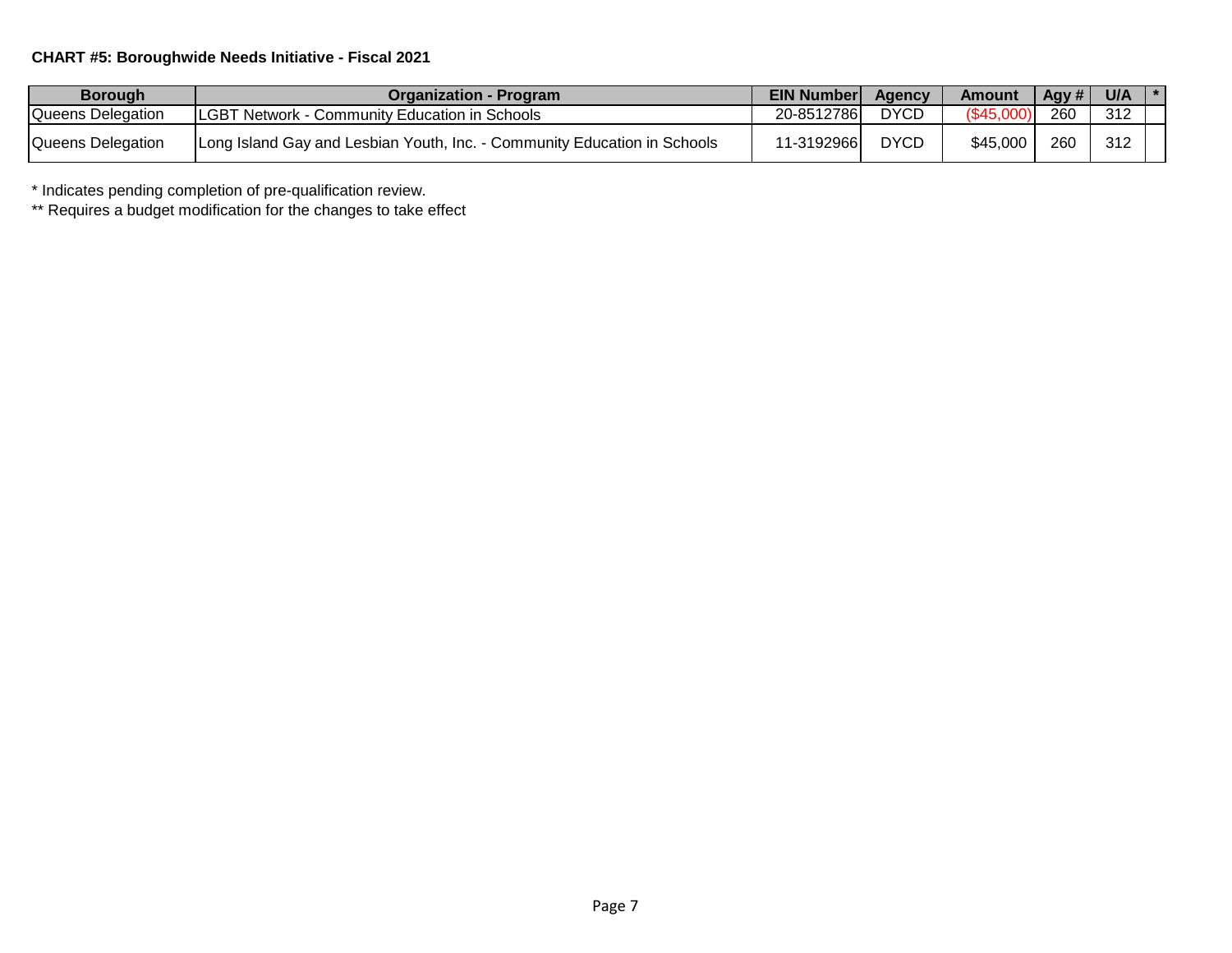#### **CHART #6: A Greener NYC - Fiscal 2021**

| <b>Member</b> | Organization - Program                                                                      | EIN N<br>Number <b>1</b> | Aaencv              | Amount   | Agy # $ $ U/A |     |  |
|---------------|---------------------------------------------------------------------------------------------|--------------------------|---------------------|----------|---------------|-----|--|
|               | <b>IDepartment of Cultural Affairs **</b>                                                   | 13-6400434               | וחח<br>- 43<br>シマレー |          | 126           | 003 |  |
| Perkins       | · Parks Maintenance and C<br><sup>**</sup> Cleaning<br>Department of Parks and Recreation - | 13-6400434               | <b>DPR</b>          | \$10.000 | 846           | 006 |  |

\* Indicates pending completion of pre-qualification review.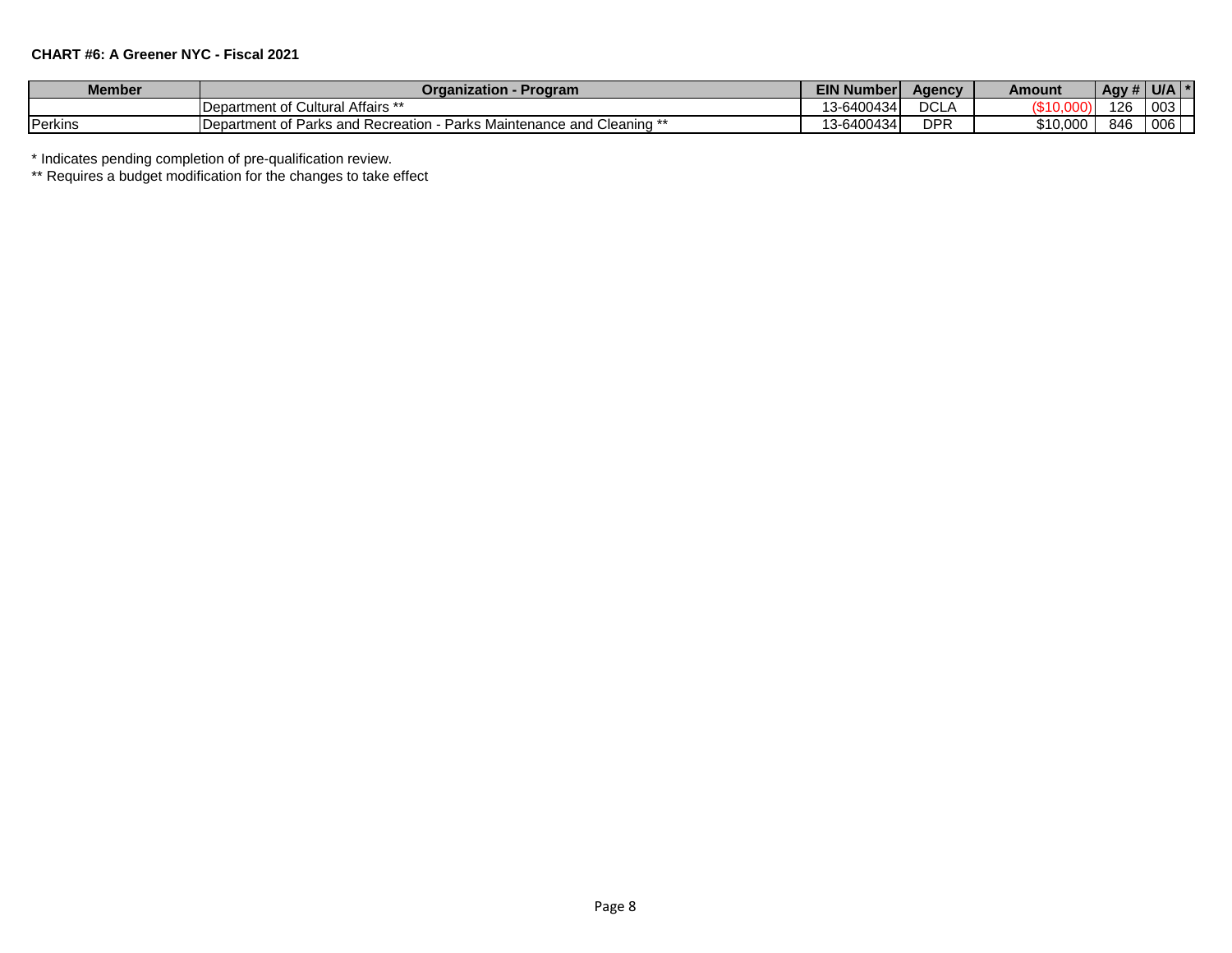### **CHART #7: Cultural After-School Adventure (CASA) - Fiscal 2021**

| <b>Member</b>  | <b>Organization - Program</b>                                                                         | <b>EIN Number</b> | <b>Agency</b> | <b>Amount</b>    | Agy # $U/A$ * |                  |  |
|----------------|-------------------------------------------------------------------------------------------------------|-------------------|---------------|------------------|---------------|------------------|--|
| Perkins        | Studio Museum in Harlem, The - Thurgood Marshall Academy for Learning and Social Change<br>(05M670)   | 13-2590805        | <b>DCLA</b>   | (\$20,000)       | 126           | 022              |  |
| Perkins        | Studio Museum in Harlem, The - Thurgood Marshall Academy Lower School (05M318)                        | 13-2590805        | <b>DCLA</b>   | $\sqrt{$20,000}$ | 126           | $\overline{022}$ |  |
| <b>Borelli</b> | Sundog Theatre, Inc. - Intermediate School 72R (31R072)                                               | 45-0476945        | <b>DCLA</b>   | ( \$20,000)      | 126           | 003              |  |
| Borelli        | Sundog Theatre, Inc. - Public School 6R Corporal Allan F. Kivlehan School (31R006)                    | 45-0476945        | <b>DCLA</b>   | \$20,000         | 126           | 003              |  |
| Diaz           | Young Men's and Young Women's Hebrew Association - Bronx Charter School for Excellence<br>(84X255) ** | 13-1624229        | <b>DYCD</b>   | (\$20,000)       | 260           | 312              |  |
| Diaz           | Young Men's and Young Women's Hebrew Association - Bronx Charter School for Excellence<br>(84X255) ** | 13-1624229        | <b>DCLA</b>   | \$20,000         | 126           | 003              |  |
| Diaz           | Young Men's and Young Women's Hebrew Association - Mott Hall V High School (12X242) **                | 13-1624229        | <b>DYCD</b>   | (\$20,000)       | 260           | 312              |  |
| Diaz           | Young Men's and Young Women's Hebrew Association - Mott Hall V High School (12X242) **                | 13-1624229        | <b>DCLA</b>   | \$20,000         | 126           | 003              |  |
|                | Department of Cultural Affairs                                                                        | 13-6400434        | <b>DCLA</b>   | $($ \$60,000)    | 126           | 003              |  |
|                | Department of Youth and Community Development                                                         | 13-6400434        | <b>DYCD</b>   | (\$240,000)      | 260           | $\overline{312}$ |  |
| Yeger          | Brooklyn Arts Council, Inc. - Public School 164K Caesar Rodney (20K164)                               | 23-7072915        | <b>DCLA</b>   | \$20,000         | 126           | $\overline{003}$ |  |
| Yeger          | Brooklyn Arts Council, Inc. - Intermediate School 096K Seth Low (21K096)                              | 23-7072915        | <b>DCLA</b>   | \$20,000         | 126           | 003              |  |
| Yeger          | Brooklyn Arts Council, Inc. - Public School 226K (21K226)                                             | 23-7072915        | <b>DCLA</b>   | $\sqrt{$20,000}$ | 126           | 003              |  |
| Yeger          | Brooklyn Arts Council, Inc. - Shulamith School for Girls **                                           | 23-7072915        | <b>DCLA</b>   | $\sqrt{$20,000}$ | 126           | $\overline{003}$ |  |
| Yeger          | Brooklyn Arts Council, Inc. - Public School 205K (20K205) **                                          | 23-7072915        | <b>DCLA</b>   | \$20,000         | 126           | 003              |  |
| Yeger          | Brooklyn Arts Council, Inc. - Yeshivah of Flatbush **                                                 | 23-7072915        | <b>DCLA</b>   | \$20,000         | 126           | 003              |  |
| Yeger          | Brooklyn Arts Council, Inc. - St Athansius School **                                                  | 23-7072915        | <b>DCLA</b>   | \$20,000         | 126           | 003              |  |
| Yeger          | Brooklyn Arts Council, Inc. - Ahi Ezer Yeshiva **                                                     | 23-7072915        | <b>DCLA</b>   | \$20,000         | 126           | 003              |  |
| Yeger          | Brooklyn Arts Council, Inc. - Public School 231K (75K231)                                             | 23-7072915        | <b>DCLA</b>   | \$20,000         | 126           | 003              |  |
| Yeger          | Jewish Museum - Barkai Yeshivah **                                                                    | 13-6146854        | <b>DCLA</b>   | \$20,000         | 126           | $\overline{003}$ |  |
| Yeger          | NIA Community Services Network, Inc. - Public School 099K Isaac Asimov (21K099) **                    | 11-2697931        | <b>DCLA</b>   | \$20,000         | 126           | 003              |  |
| Yeger          | NIA Community Services Network, Inc. - Public School 177K (21K177) **                                 | 11-2697931        | <b>DCLA</b>   | \$20,000         | 126           | 003              |  |
| Yeger          | NIA Community Services Network, Inc. - Public School 238K Anne Sullivan (21K238) **                   | 11-2697931        | <b>DCLA</b>   | \$20,000         | 126           | 003              |  |
| Yeger          | Reel Stories Teen Filmmaking, Inc. - Franklin Delano Roosevelt High School (20K505) **                | 20-0936377        | <b>DCLA</b>   | \$20,000         | 126           | 003              |  |
| Louis          | Kan Cobra Tiger Alliance, Inc. - Public School 181K Brooklyn (17K181) **                              | 46-3766464        | <b>DCLA</b>   | \$20,000         | 126           | 003              |  |
| Menchaca       | Dance Theatre Etcetera, Inc. - Public School 15K (15K015)                                             | 13-3015965        | <b>DCLA</b>   | (\$20,000"       | 126           | 003              |  |
| Menchaca       | Hook Arts Media, Inc. - Public School 15K (15K015)                                                    | 13-3015965        | <b>DCLA</b>   | \$20,000         | 126           | $\overline{003}$ |  |
| Johnson        | Friends of the High Line, Inc. - Public School 41M (02M041)                                           | 31-1734086        | <b>DCLA</b>   | (\$20,000]       | 126           | 003              |  |
| Johnson        | Friends of the High Line, Inc. - Public School 011M William T. Harris (02M011)                        | 31-1734086        | <b>DCLA</b>   | \$20,000         | 126           | 003              |  |

\* Indicates pending completion of pre-qualification review.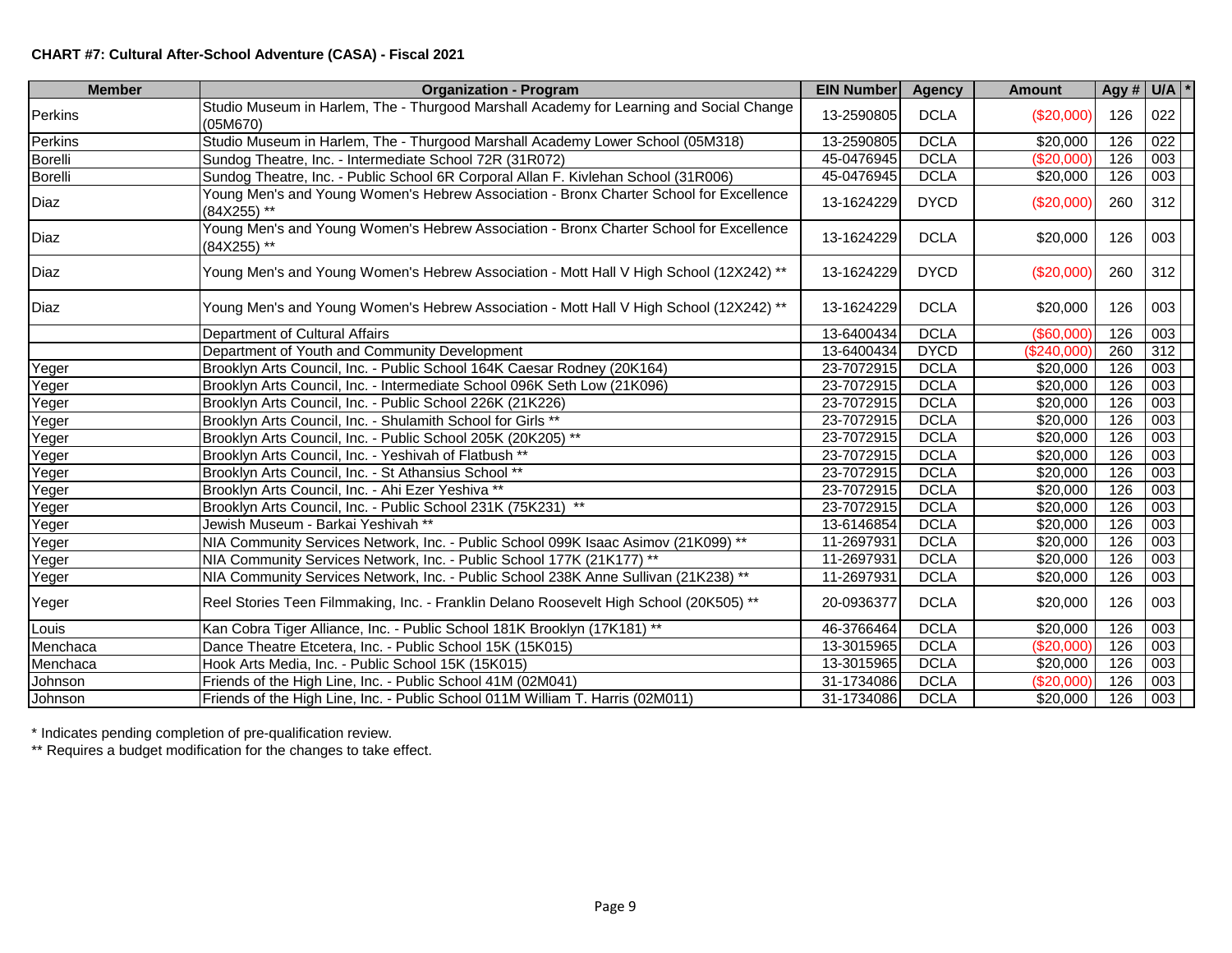### **CHART #8: Cultural Immigrant Initiative - Fiscal 2021**

| <b>Member</b>   | <b>Organization - Program</b>                                                    | <b>EIN Number</b> | <b>Agency</b> | <b>Amount</b> | Agy # $U/A$ * |                  |  |
|-----------------|----------------------------------------------------------------------------------|-------------------|---------------|---------------|---------------|------------------|--|
| Borelli         | Snug Harbor Cultural Center & Botanical Garden - Lantern Festival Sponsorship ** | 80-0193388        | <b>DCLA</b>   | (\$10,000)    | 126           | 022              |  |
| Borelli         | Snug Harbor Cultural Center & Botanical Garden - Lantern Festival Sponsorship ** | 80-0193388        | <b>DCLA</b>   | \$10,000      | 126           | 003              |  |
| Borelli         | Staten Island Historical Society - Council District 51 **                        | 13-1985514        | <b>DCLA</b>   | (\$10,000)    | 126           | 022              |  |
| Borelli         | Staten Island Historical Society - Council District 51 **                        | 13-1985514        | <b>DCLA</b>   | \$10,000      | 126           | 003              |  |
| Matteo          | Snug Harbor Cultural Center & Botanical Garden **                                | 80-0193388        | <b>DCLA</b>   | (\$10,000)    | 126           | 022              |  |
| Matteo          | Snug Harbor Cultural Center & Botanical Garden **                                | 80-0193388        | <b>DCLA</b>   | \$10,000      | 126           | 003              |  |
| Perkins         | Studio Museum in Harlem, The **                                                  | 13-2590805        | <b>DCLA</b>   | (\$10,000)    | 126           | 022              |  |
| Perkins         | Studio Museum in Harlem, The **                                                  | 13-2590805        | <b>DCLA</b>   | \$10,000      | 126           | 003              |  |
| <b>Richards</b> | Rockaway Waterfront Alliance, Inc. - Council District 31 **                      | 11-3783397        | <b>DCLA</b>   | (S10,000)     | 126           | 022              |  |
| <b>Richards</b> | Rockaway Waterfront Alliance, Inc. - Council District 31 **                      | 11-3783397        | <b>DCLA</b>   | \$10,000      | 126           | 003              |  |
| Rose            | Snug Harbor Cultural Center & Botanical Garden **                                | 80-0193388        | <b>DCLA</b>   | (\$20,000)    | 126           | $\overline{022}$ |  |
| Rose            | Snug Harbor Cultural Center & Botanical Garden **                                | 80-0193388        | <b>DCLA</b>   | \$20,000      | 126           | 003              |  |
| Borelli         | Snug Harbor Cultural Center & Botanical Garden - Lantern Festival Sponsorship ** | 80-0193388        | <b>DCLA</b>   | (\$5,000)     | 126           | 022              |  |
| Borelli         | Snug Harbor Cultural Center & Botanical Garden - Lantern Festival Sponsorship ** | 80-0193388        | <b>DCLA</b>   | \$5,000       | 126           | 003              |  |
| Cornegy         | Society for the Preservation of Weeksville and Bedford Stuyvesant History **     | 23-7330454        | <b>DCLA</b>   | (\$10,000)    | 126           | 022              |  |
| Cornegy         | Society for the Preservation of Weeksville and Bedford Stuyvesant History **     | 23-7330454        | <b>DCLA</b>   | \$10,000      | 126           | 003              |  |
|                 | Department of Cultural Affairs **                                                | 13-6400434        | <b>DCLA</b>   | (\$15,000)    | 126           | 003              |  |
| Louis           | Jump-in Enrichment, Inc. **                                                      | 46-5743056        | <b>DYCD</b>   | \$15,000      | 260           | 005              |  |
|                 | Department of Cultural Affairs                                                   | 13-6400434        | <b>DCLA</b>   | (\$60,000)    | 126           | 003              |  |
| Louis           | Tropicalfete, Inc.                                                               | 45-2940435        | <b>DCLA</b>   | \$15,000      | 126           | 003              |  |
| Ulrich          | Midori Foundation, Inc. - Council District 32                                    | 13-3682472        | <b>DCLA</b>   | \$45,000      | 126           | 003              |  |

\* Indicates pending completion of pre-qualification review.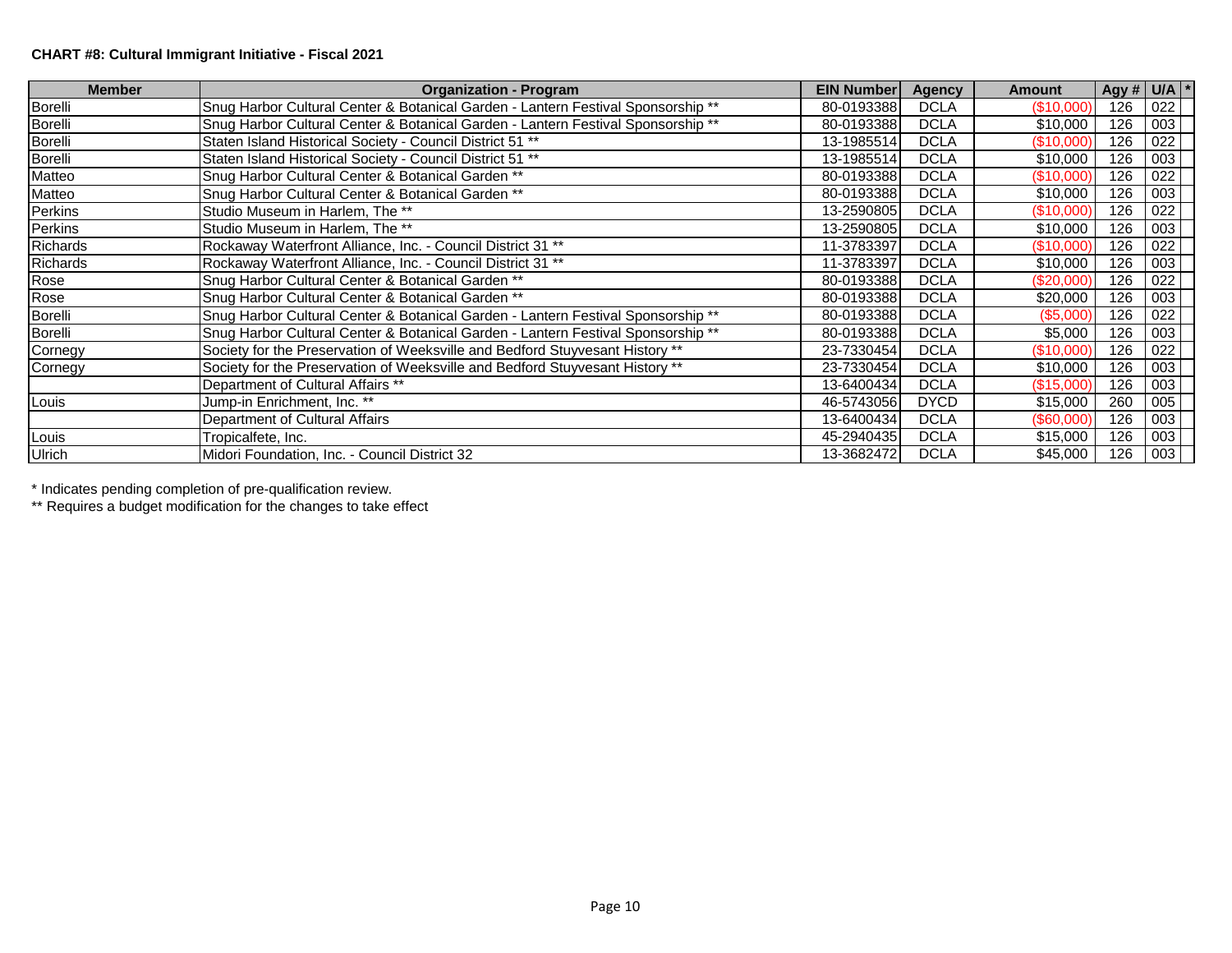#### **CHART #9: Food Pantries Initiative - Fiscal 2021**

| <b>Borough</b>              | <b>Organization - Program</b>                                                        | <b>EIN Number</b> | Agency      | <b>Amount</b> | Agy # $U/A$ * |     |  |
|-----------------------------|--------------------------------------------------------------------------------------|-------------------|-------------|---------------|---------------|-----|--|
| Staten Island Delegation    | Food Bank For New York City - West Brighton Residential Tenants Assoc. - EFRO# 85361 | 13-3179546        | <b>DYCD</b> | (S5,000)      | 260           | 005 |  |
| Staten Island Delegation    | Food Bank For New York City - Project Hospitality, Inc. - EFRO# 81033                | 13-3179546        | <b>DYCD</b> | \$5,000       | 260           | 005 |  |
| <b>Bronx Delegation</b>     | Food Bank For New York City - Ebenezer Pilgrim Holiness Church - EFRO# 85248         | 13-3179546        | <b>DYCD</b> | (\$6,733)     | 260           | 005 |  |
| <b>Bronx Delegation</b>     | Food Bank For New York City - Shiloh Temple Penetocosatl Church - EFRO# 80142        | 13-3179546        | <b>DYCD</b> | \$6.733       | 260           | 005 |  |
| <b>Brooklyn Delegation</b>  | Food Bank For New York City - Overcoming Love Ministries - EFRO# 85181               | 13-3179546        | <b>DYCD</b> | (\$20,687)    | 260           | 005 |  |
| <b>Brooklyn Delegation</b>  | Food Bank For New York City - Overcoming Love Ministries - EFRO# 84611               | 13-3179546        | <b>DYCD</b> | \$20,687      | 260           | 005 |  |
| <b>Manhattan Delegation</b> | Food Bank For New York City - Mt. Zion AME Church - EFRO# 80667                      | 13-3179546        | <b>DYCD</b> | (S11,883)     | 260           | 005 |  |
| <b>Manhattan Delegation</b> | Food Bank For New York City - Little Sisters of Assumption - EFRO# 80627             | 13-3179546        | <b>DYCD</b> | \$11,883      | 260           | 005 |  |
| Queens Delegation           | Food Bank For New York City - Calvary Baptist Church - EFRO# 80876                   | 13-3179546        | <b>DYCD</b> | (\$5,000)     | 260           | 005 |  |
| Queens Delegation           | Food Bank For New York City - Holy Ghost Upper Room Filling Station - EFRO# 84768    | 13-3179546        | <b>DYCD</b> | \$5,000       | 260           | 005 |  |

\* Indicates pending completion of pre-qualification review.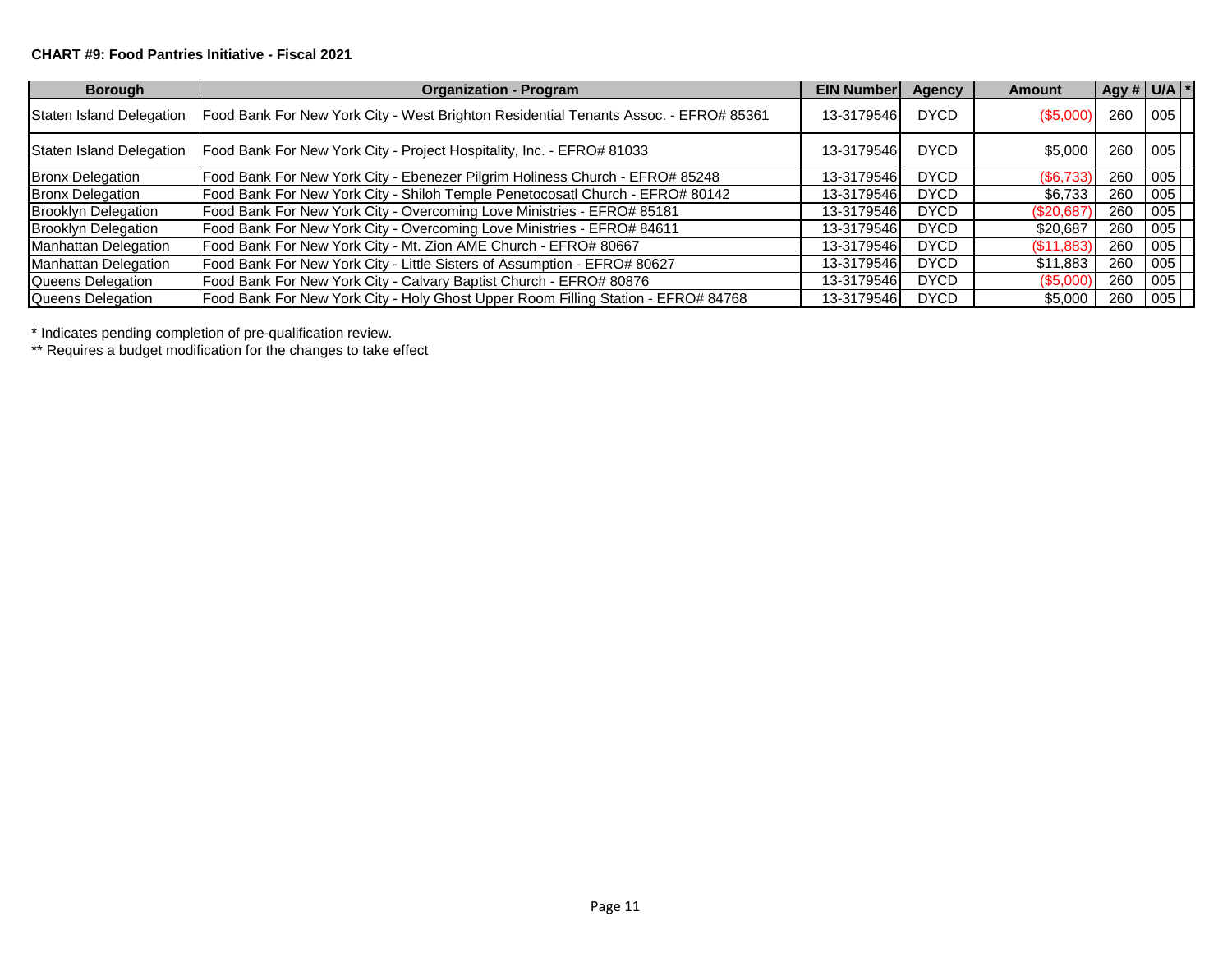### **CHART #10: NYC Cleanup Initiative - Fiscal 2021**

| <b>Member</b>  | Program<br>Organization                                                            | EIN N<br>Number | <b>Agency</b>       | Amount   | $\overline{1}$ Agy $\overline{1}$ |     |  |
|----------------|------------------------------------------------------------------------------------|-----------------|---------------------|----------|-----------------------------------|-----|--|
| <b>Perkins</b> | District 9 ***<br>$\overline{\phantom{a}}$<br>IDepartment of Sanitation<br>Council | 13-6400434      | <b>DSNY</b>         |          | 827                               | 102 |  |
|                | Department of Youth and C<br>Development ***<br>Community                          | 13-6400434      | <b>DVCD</b><br>∪ו ש | \$75.000 | 260                               | 005 |  |

\* Indicates pending completion of pre-qualification review.

\*\* Requires a budget modification for the changes to take effect

\*\*\* Technical adjustment to designation made in a previous Transparency Resolution.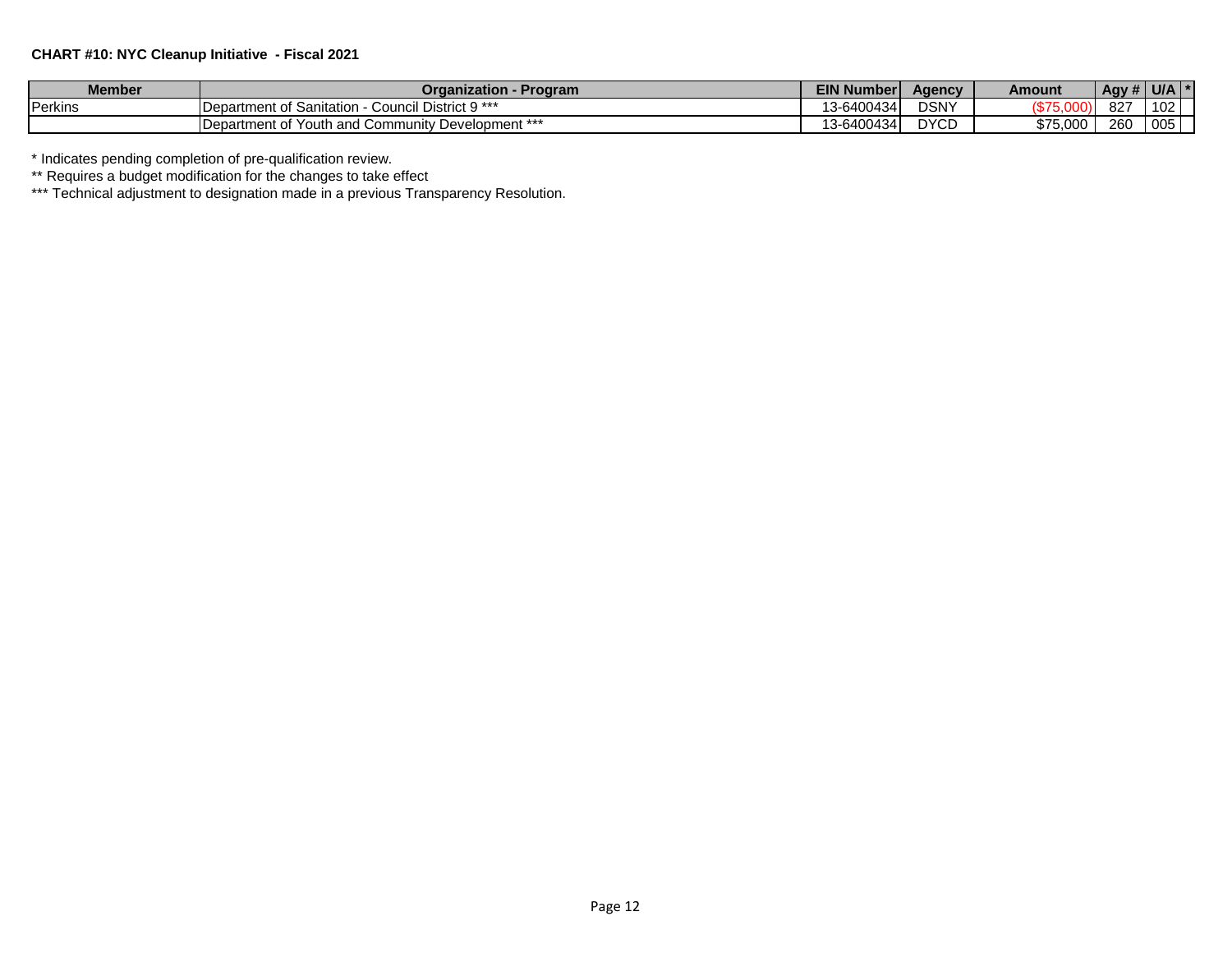## **CHART #11: Parks Equity Initiative - Fiscal 2021**

| <b>Member</b> | <b>Organization - Program</b>                                                   | <b>EIN Number</b> | Agency      | <b>Amount</b> | Agy # $U/A$ * |     |  |
|---------------|---------------------------------------------------------------------------------|-------------------|-------------|---------------|---------------|-----|--|
| Lander        | Gowanus Canal Conservancy, Inc. **                                              | 26-0681729        | <b>DPR</b>  | $(\$20,000)$  | 846           | 006 |  |
| Lander        | Gowanus Canal Conservancy, Inc. **                                              | 26-0681729        | <b>DYCD</b> | \$20,000      | 260           | 005 |  |
| Levin         | Gowanus Canal Conservancy, Inc. **                                              | 26-0681729        | <b>DPR</b>  | (\$5,000)     | 846           | 006 |  |
| Levin         | Gowanus Canal Conservancy, Inc. **                                              | 26-0681729        | <b>DYCD</b> | \$5,000       | 260           | 005 |  |
| Matteo        | Friends of Kivlehan Park, Inc. **                                               | 81-2659106        | <b>DPR</b>  | (S5,000)      | 846           | 006 |  |
| Matteo        | Staten Island Youth Soccer League, Inc. **                                      | 32-0048308        | <b>DYCD</b> | \$5,000       | 260           | 312 |  |
|               | Department of Parks and Recreation **                                           | 13-6400434        | <b>DPR</b>  | $(\$10,000)$  | 846           | 006 |  |
| Ulrich        | Fund for the City of New York, Inc. - Jamaica Bay-Rockaway Parks Conservancy ** | 13-2612524        | <b>DYCD</b> | \$10,000      | 260           | 005 |  |
|               | Department of Parks and Recreation                                              | 13-6400434        | <b>DPR</b>  | (\$10,000)    | 846           | 006 |  |
| <b>Ulrich</b> | Department of Parks and Recreation                                              | 13-6400434        | <b>DPR</b>  | \$10,000      | 846           | 006 |  |
|               | Department of Parks and Recreation                                              | 13-6400434        | <b>DPR</b>  | $(\$20,000)$  | 846           | 006 |  |
| Gjonaj        | Department of Parks and Recreation - Council District 13                        | 13-6400434        | <b>DPR</b>  | \$20,000      | 846           | 006 |  |

\* Indicates pending completion of pre-qualification review.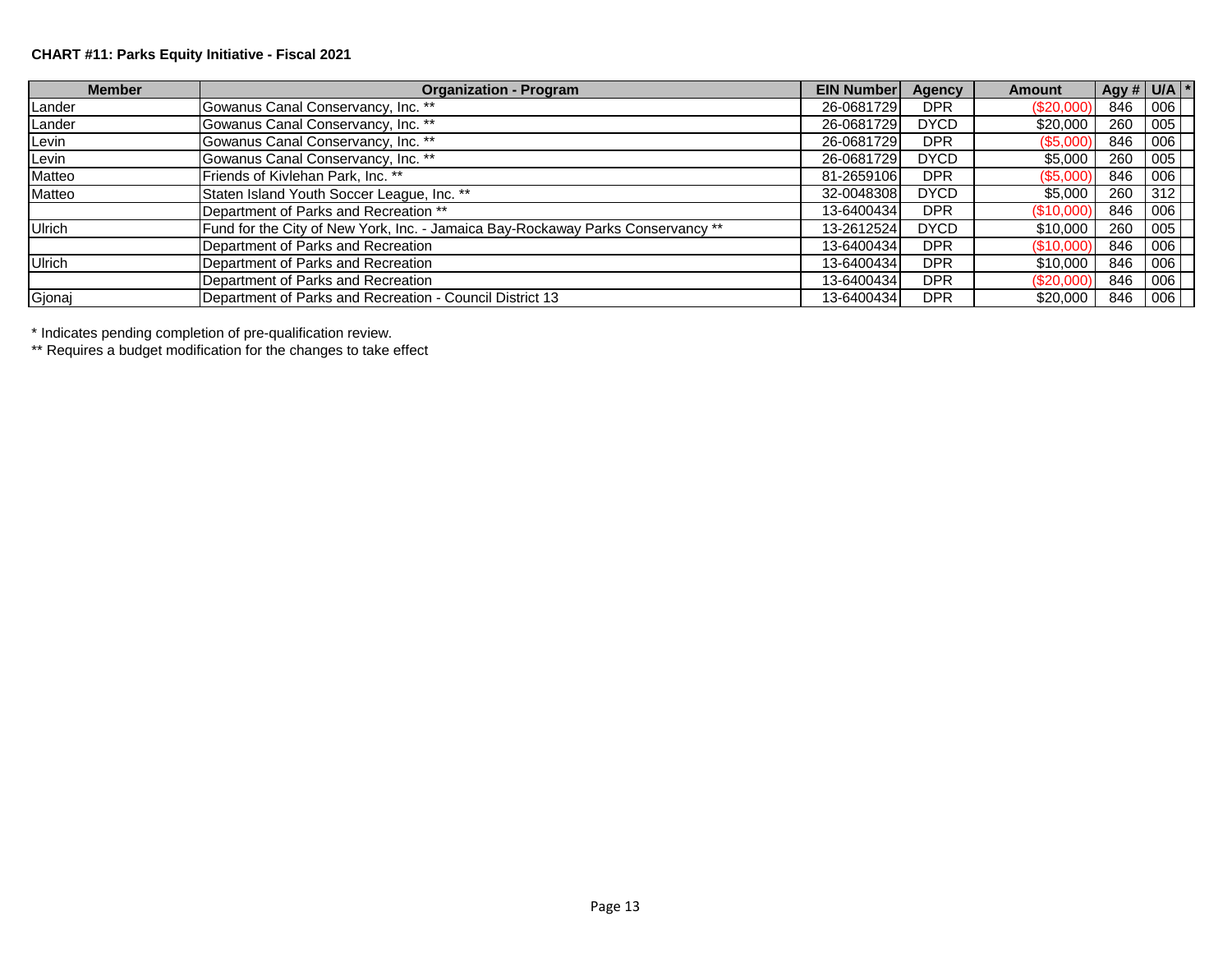| $ -$<br>Member | Program<br>Organization              | -----<br>Numbe <sup>-</sup> | Aaencv | Amount           | . Agy $#$ | U/A |  |
|----------------|--------------------------------------|-----------------------------|--------|------------------|-----------|-----|--|
|                | <b>Shalom</b><br>∣ask<br>⊢orce, Inc. | _ _<br>3207<br>'504<br>. .  | MOC.   | റററ<br>₼.<br>JUU | 098       | 007 |  |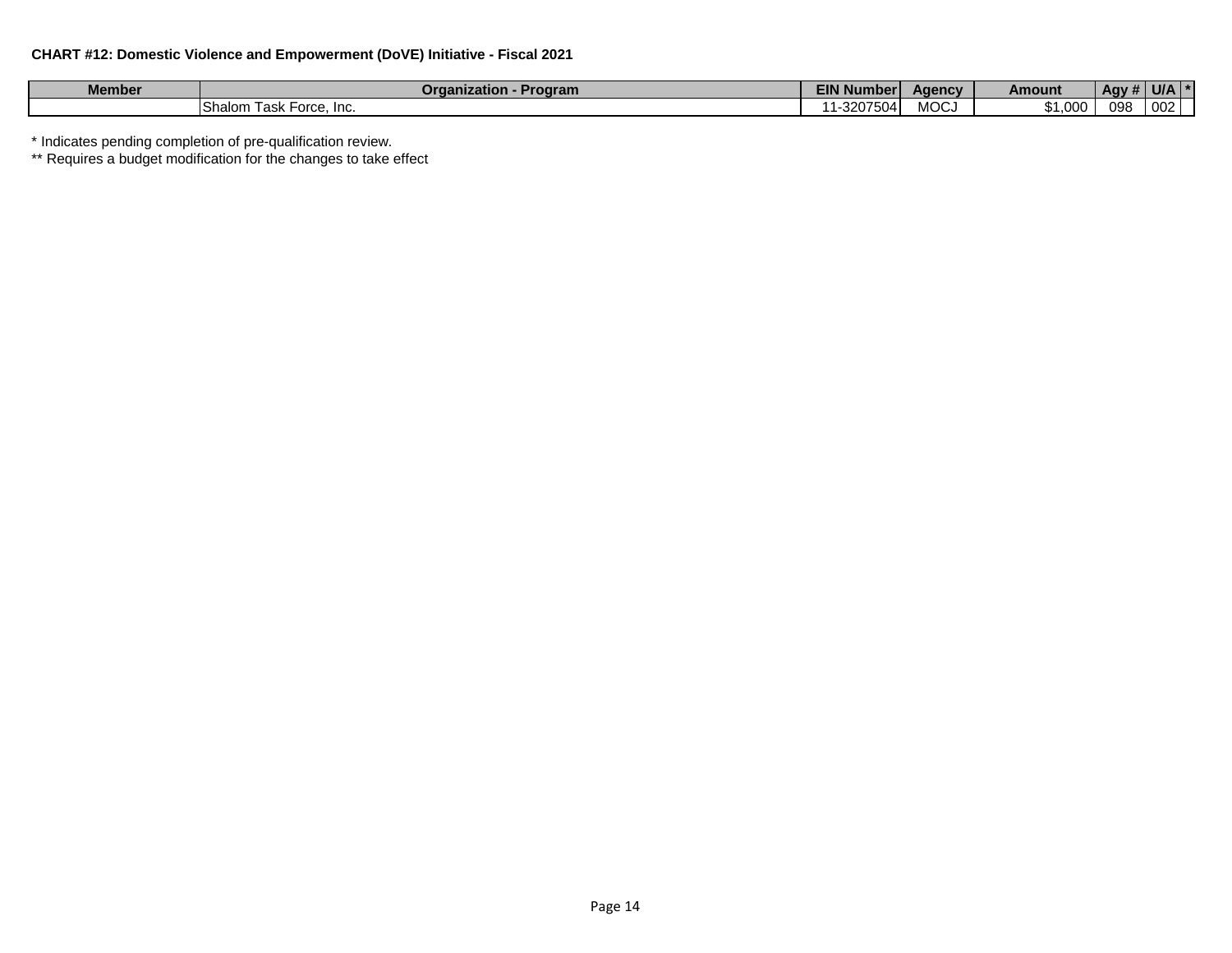### **CHART #13: Support Our Seniors - Fiscal 2021**

| <b>Member</b>    | - Program<br>Organization -  | <b>EIN Number</b>  | <b>Agency</b>              | Amount      | Agy # | U/A |  |
|------------------|------------------------------|--------------------|----------------------------|-------------|-------|-----|--|
|                  | Department for the Aging     | 13-6400434         | DET.<br>⊃⊩<br>$\mathsf{H}$ | (0.0000000) | 125   | 003 |  |
| <b>Salamanca</b> | Urban Health Plan.<br>. Inc. | 360305<br>$23 - 7$ | DFT/<br>.                  | \$20,000    | 125   | 003 |  |

\* Indicates pending completion of pre-qualification review.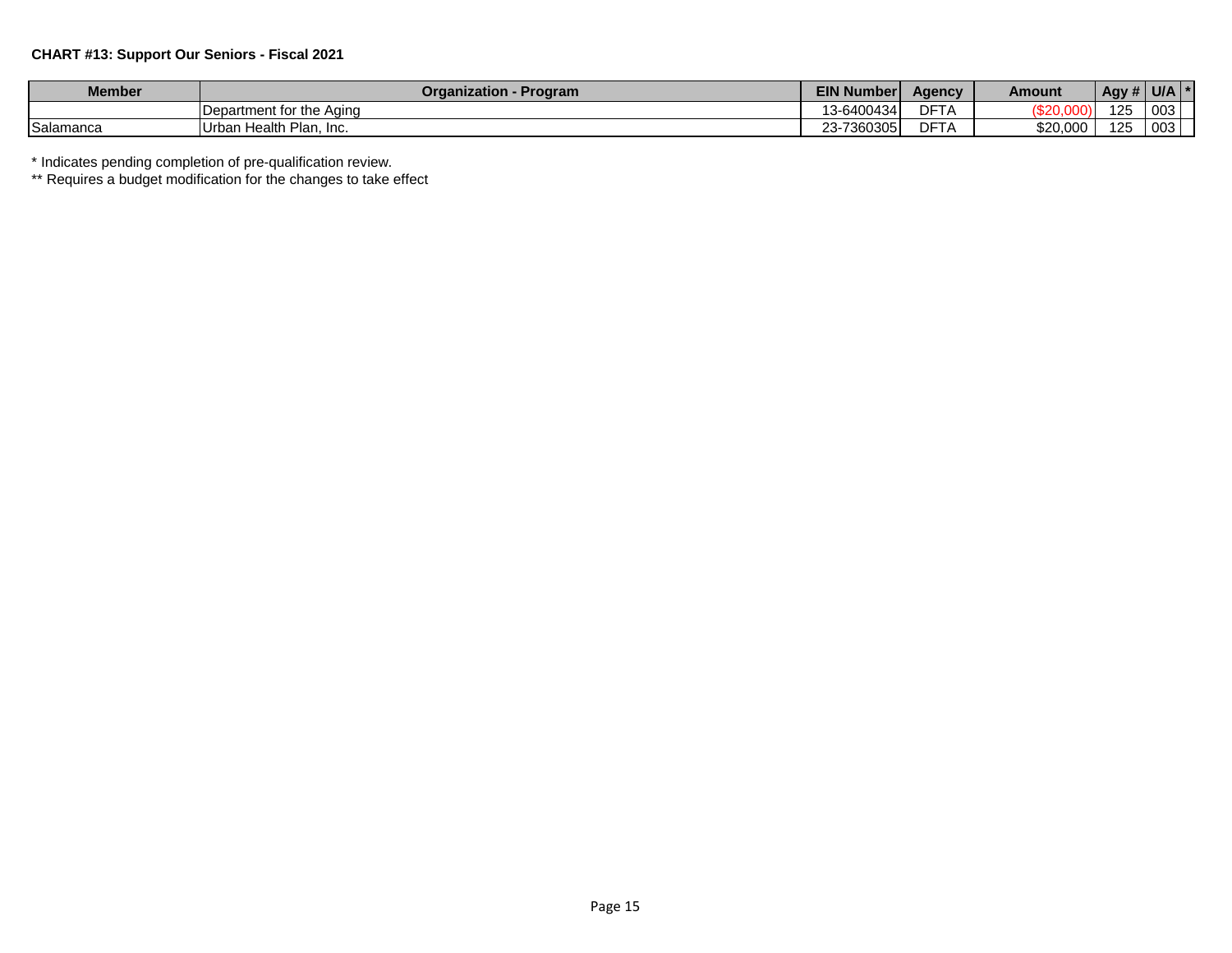| Organization                                               | <b>EIN Number</b> | Agency      | Amount        | Agy# | <b>U/A</b> |  |
|------------------------------------------------------------|-------------------|-------------|---------------|------|------------|--|
| $Inc.$ **<br>Health<br>ı Proiect.<br><b>Community</b>      | 13-3409680        | <b>DHMH</b> | הרים:<br>ے∠ت∀ | 01C  |            |  |
| $\ln e^{**}$<br>/ Health Project, Inc.<br><b>Community</b> | 13-3409680        | <b>DHMH</b> | \$22,313      | 816  | . .        |  |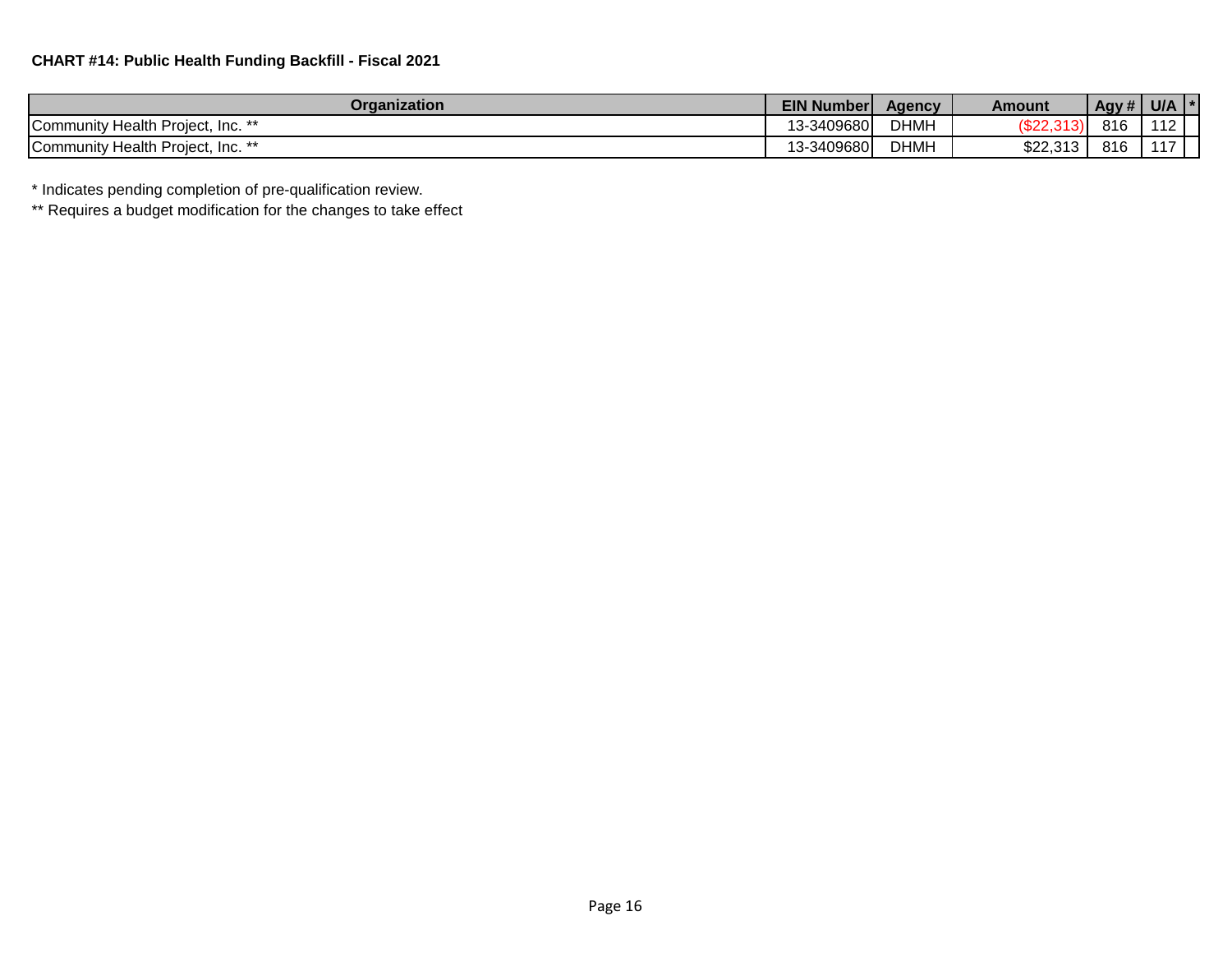| Organization                                                         | <b>EIN Numberl</b>      | Aaencv      | Amount | .<br>Agy # ! | U/A |  |
|----------------------------------------------------------------------|-------------------------|-------------|--------|--------------|-----|--|
| Mayor's Office of<br>`riminal .<br><b>Justice</b><br>ี่ ี่<br>. ان ۱ | 10.010010<br>.3-6400434 | <b>MOCJ</b> |        | 098          | 002 |  |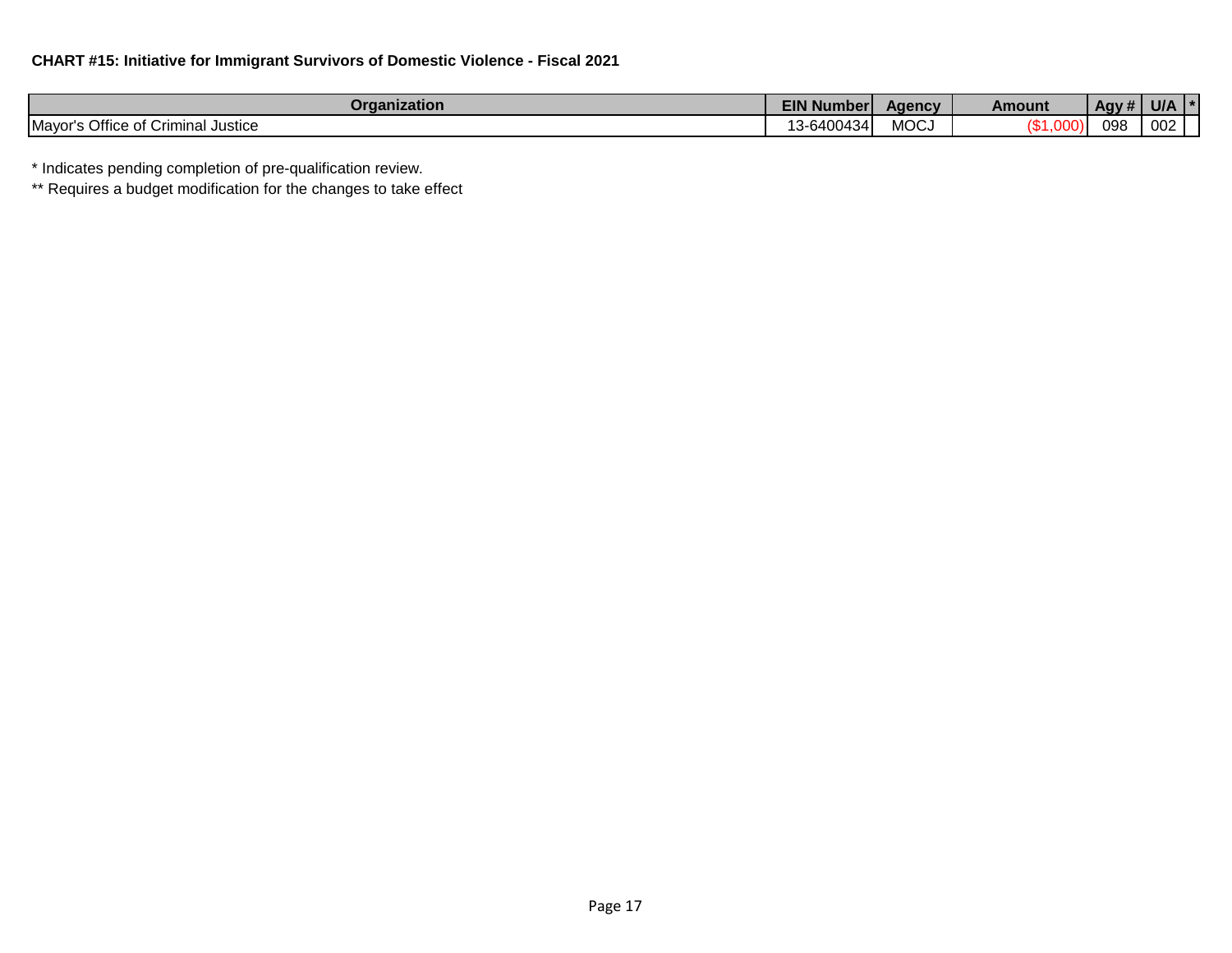| Organization                                     | EIN <sub>N</sub><br>⊦Number | Agency              | Amount    | Agy # | <b>U/A</b> | $\mathbf{r}$ |
|--------------------------------------------------|-----------------------------|---------------------|-----------|-------|------------|--------------|
| J Runners, Inc. ***<br><b>New</b><br>York Road I | 13-2949483                  | $n \wedge r$<br>DOE | ハセクトハ     | 040   | 454        |              |
| <b>New</b><br>York Road Runners, Inc. ***        | 13-2949483                  | <b>DYCD</b>         | \$250,000 | 260   | 312        |              |

\*\* Requires a budget modification for the changes to take effect

\*\*\* Technical adjustment to designation made in a previous Transparency Resolution.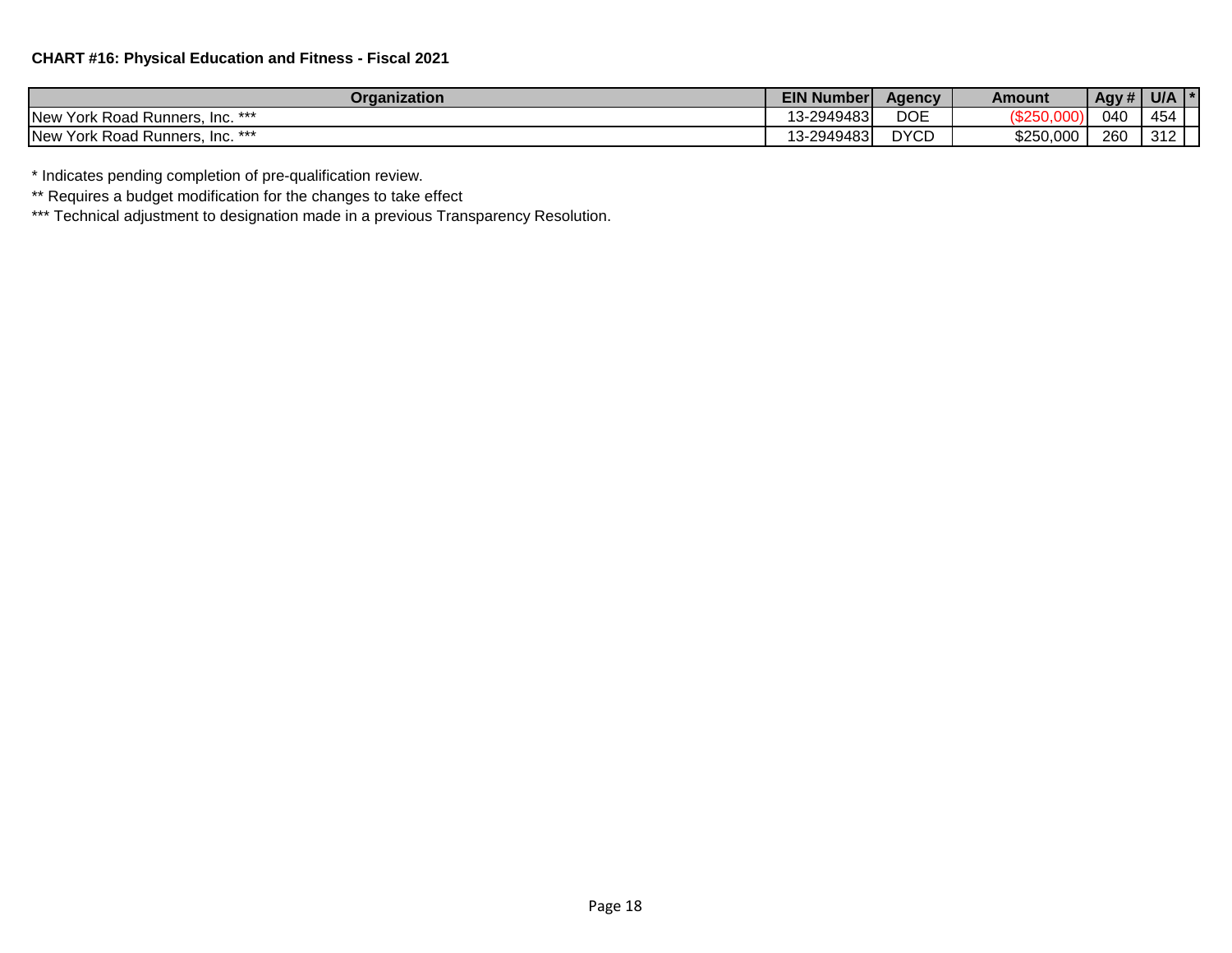| <b>Organization - Program</b>           | <b>EIN Number</b> | Agency      | Amount    | $\overline{Agy#'}$ | U/A | л. |
|-----------------------------------------|-------------------|-------------|-----------|--------------------|-----|----|
| <b>LGBT Network</b>                     | 20-8512786        | <b>DYCD</b> | (\$637    | 260                | 005 |    |
| Long Island Gay and Lesbian Youth, Inc. | 11-3192966        | <b>DYCD</b> | \$637,500 | 260                | 005 |    |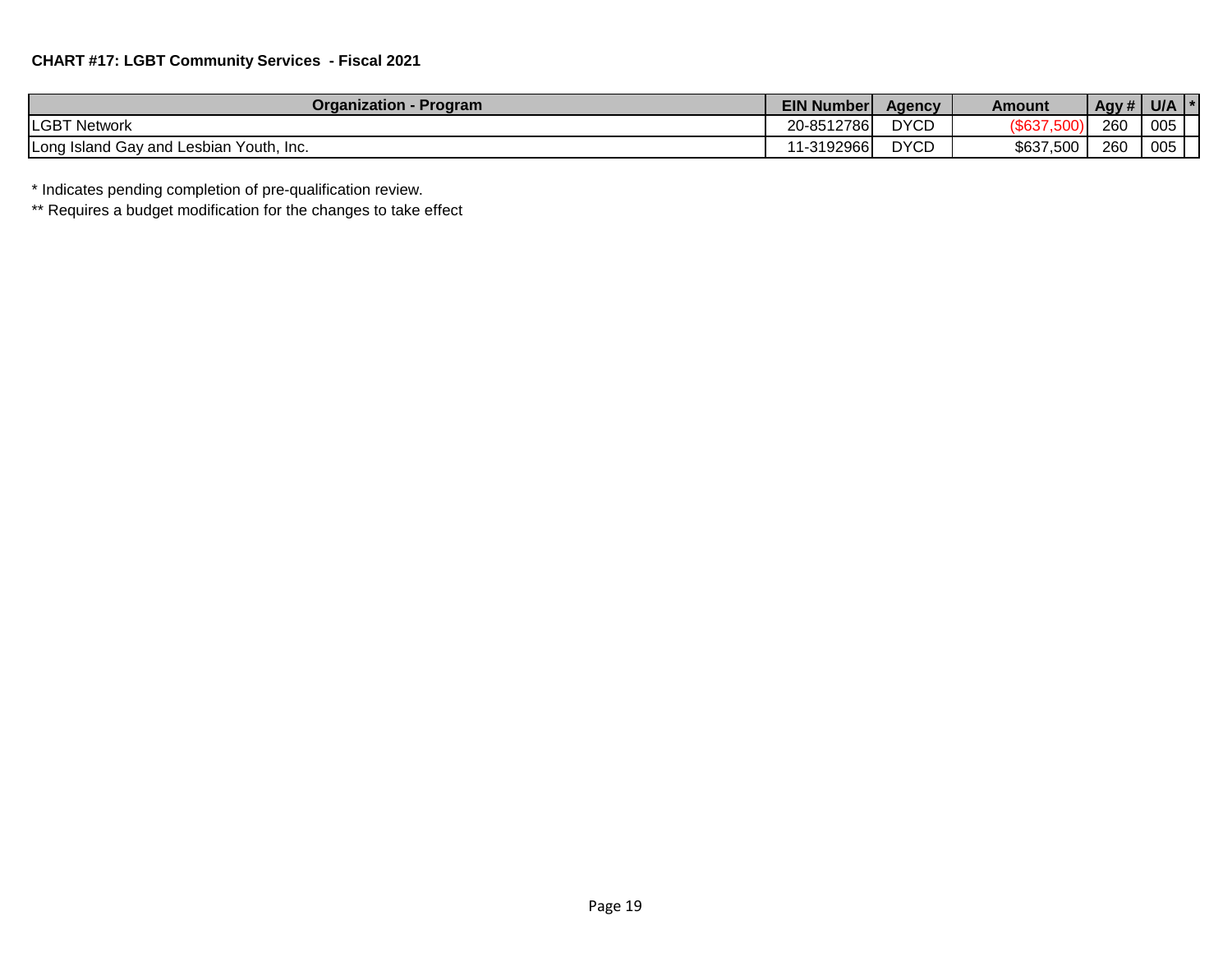| Organization                               | <b>EIN Number</b> | <b>Agency</b> | Amount          | Agy # | U/A          |  |
|--------------------------------------------|-------------------|---------------|-----------------|-------|--------------|--|
| <b>LGBT Network</b>                        | 20-8512786        | <b>DYCD</b>   | <b>UDIUU.UU</b> | 260   | 212<br>ے ا ت |  |
| Long Island Gay and Lesbian<br>Youth. Inc. | 1-3192966         | <b>DYCD</b>   | \$100,000       | 260   | 240<br>ے ا ت |  |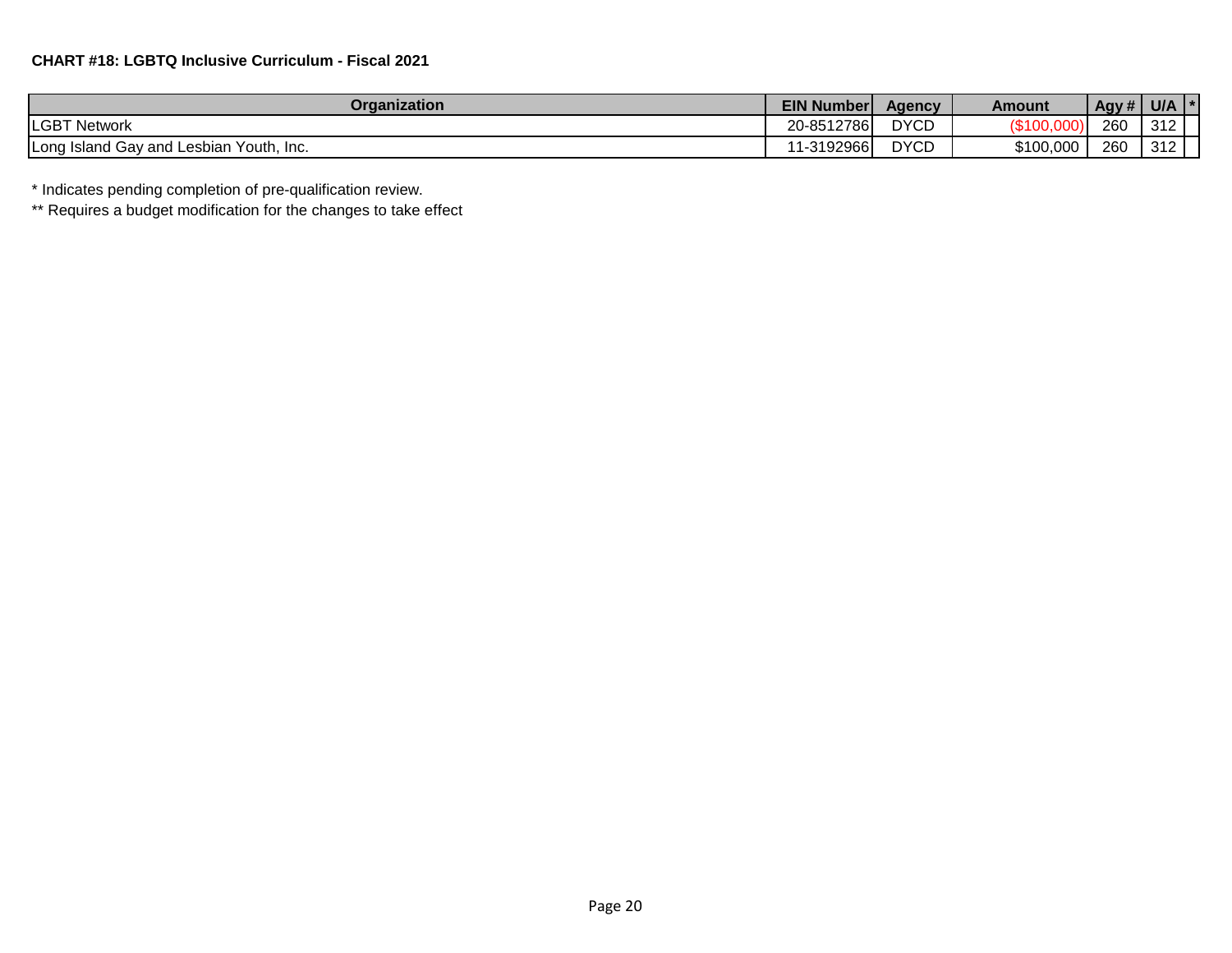| Organization      | <b>EIN Number</b> | Agency     | Amount   | Agy# | U/A |
|-------------------|-------------------|------------|----------|------|-----|
| Accion East, Inc. | 11-3317234        | <b>SBS</b> | ැססעּ∍   | 801  | 002 |
| Ascendus, Inc.    | 11-3317234        | <b>SBS</b> | \$66,300 | 801  | 002 |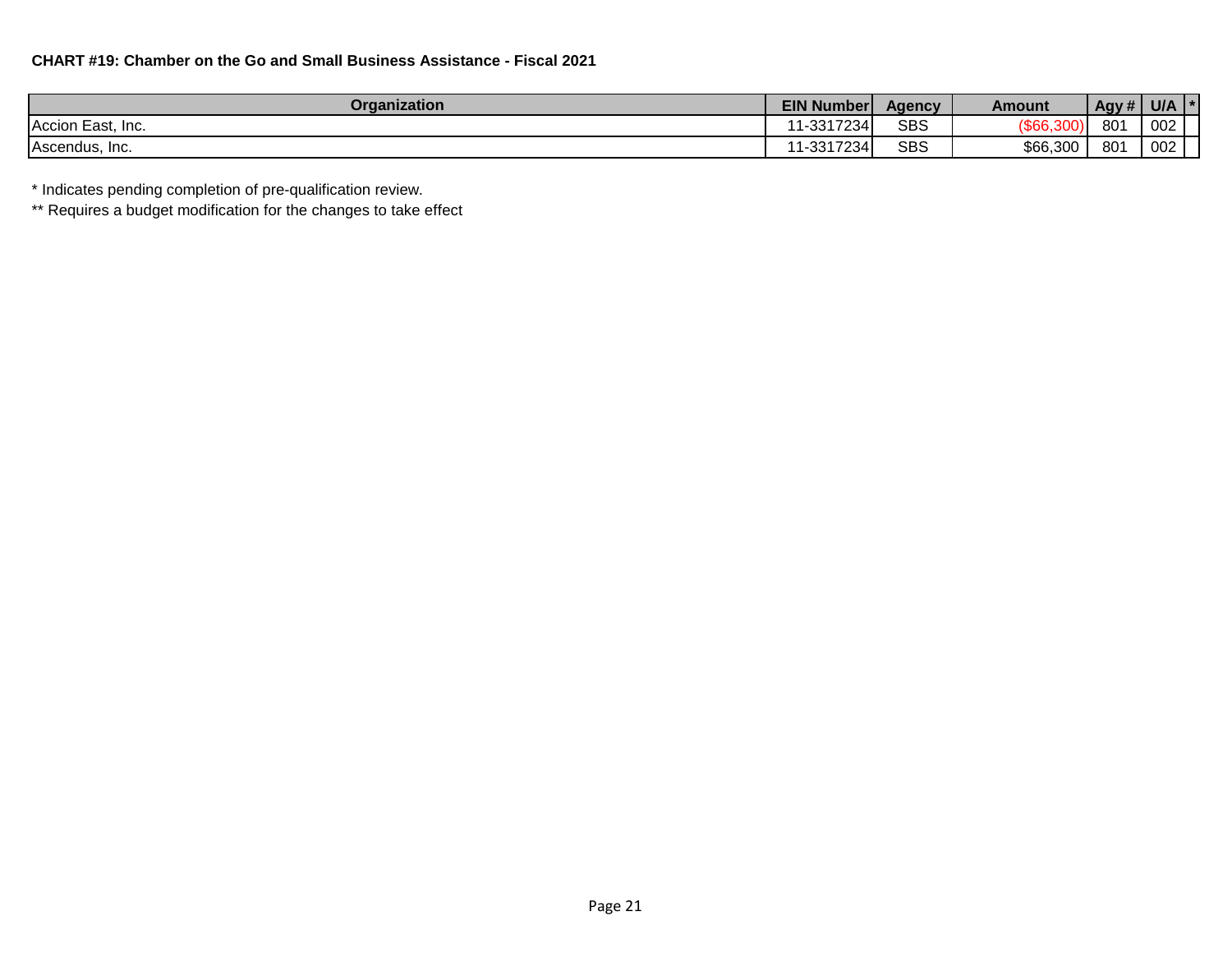| Organization      | <b>EIN Number</b> | <b>Agency</b> | Amount             | Agy # | U/A |  |
|-------------------|-------------------|---------------|--------------------|-------|-----|--|
| Accion East, Inc. | 1-3317234         | SBS           | م۳⊅′<br><b>νυν</b> | 801   | 005 |  |
| Ascendus, Inc.    | 1-3317234         | SBS           | \$79.630           | 801   | 005 |  |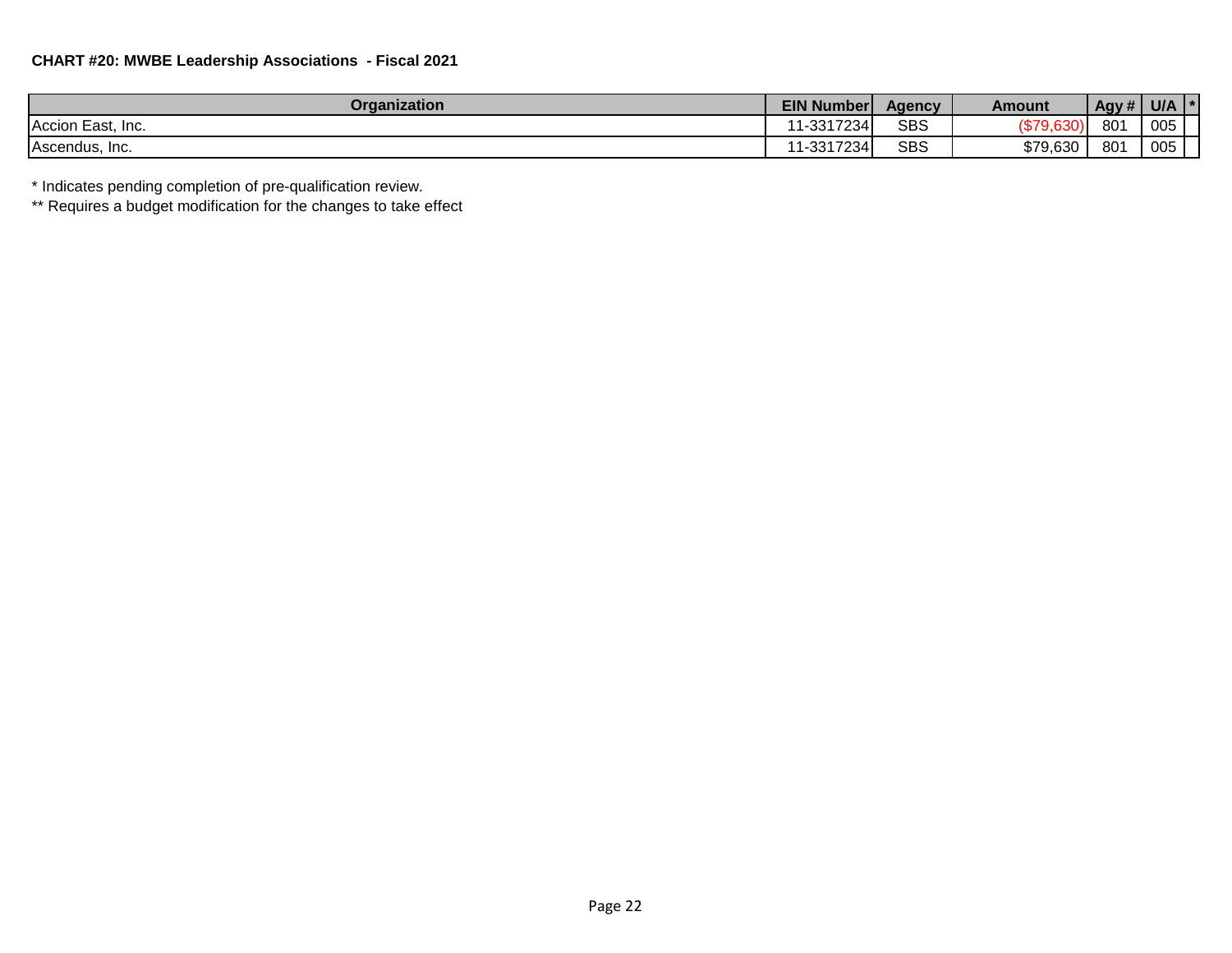# **CHART #21: Local Initiatives - Fiscal 2020**

| <b>Member</b> | Organization -<br><b>Program</b>                                           | <b>EIN Number</b> | Aqency     | <b>Amount</b> | Agy # | U/A |  |
|---------------|----------------------------------------------------------------------------|-------------------|------------|---------------|-------|-----|--|
| Perkins       | <b>Council District 9</b><br>Accion East.<br>Chamber on the Go - C<br>Inc. | $-3317234$        | <b>SBS</b> | \$10          | 801   | 002 |  |
| Perkins       | Chamber on the Go - C<br>Council District 9<br>Inc.<br>IAscendus.          | 1-3317234         | <b>SBS</b> | \$10,000      | 801   | 002 |  |

\* Indicates pending completion of pre-qualification review.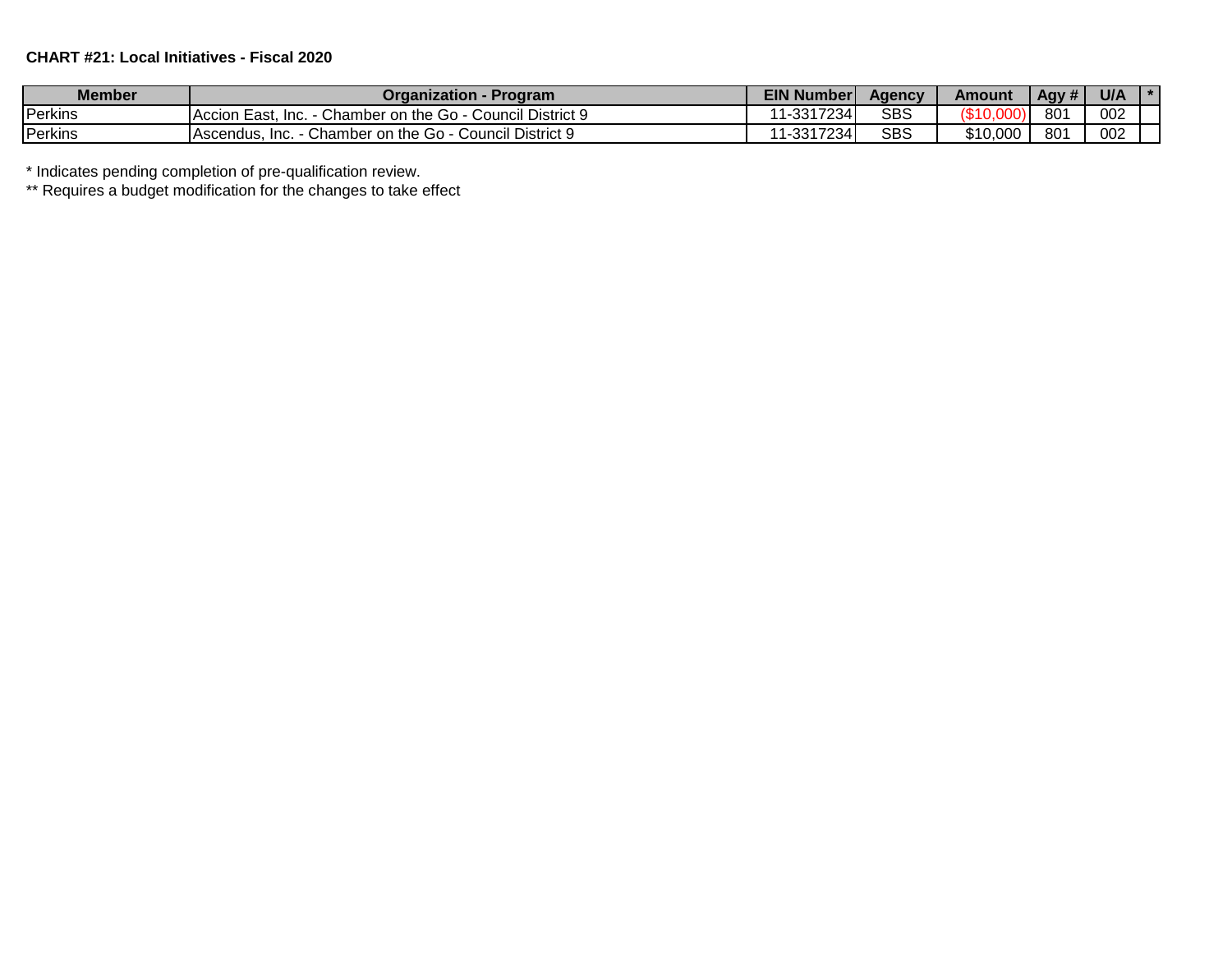| <b>Organization</b>    | <b>EIN Number</b> | Aqency     | Amount           | Agy # | U/A |  |
|------------------------|-------------------|------------|------------------|-------|-----|--|
| Accion East,<br>. Inc. | 11-3317234        | <b>SBS</b> | /ሮ 70<br>, o.ooo | 801   | 002 |  |
| Ascendus, Inc.         | 11-3317234        | <b>SBS</b> | \$78,000         | 801   | 002 |  |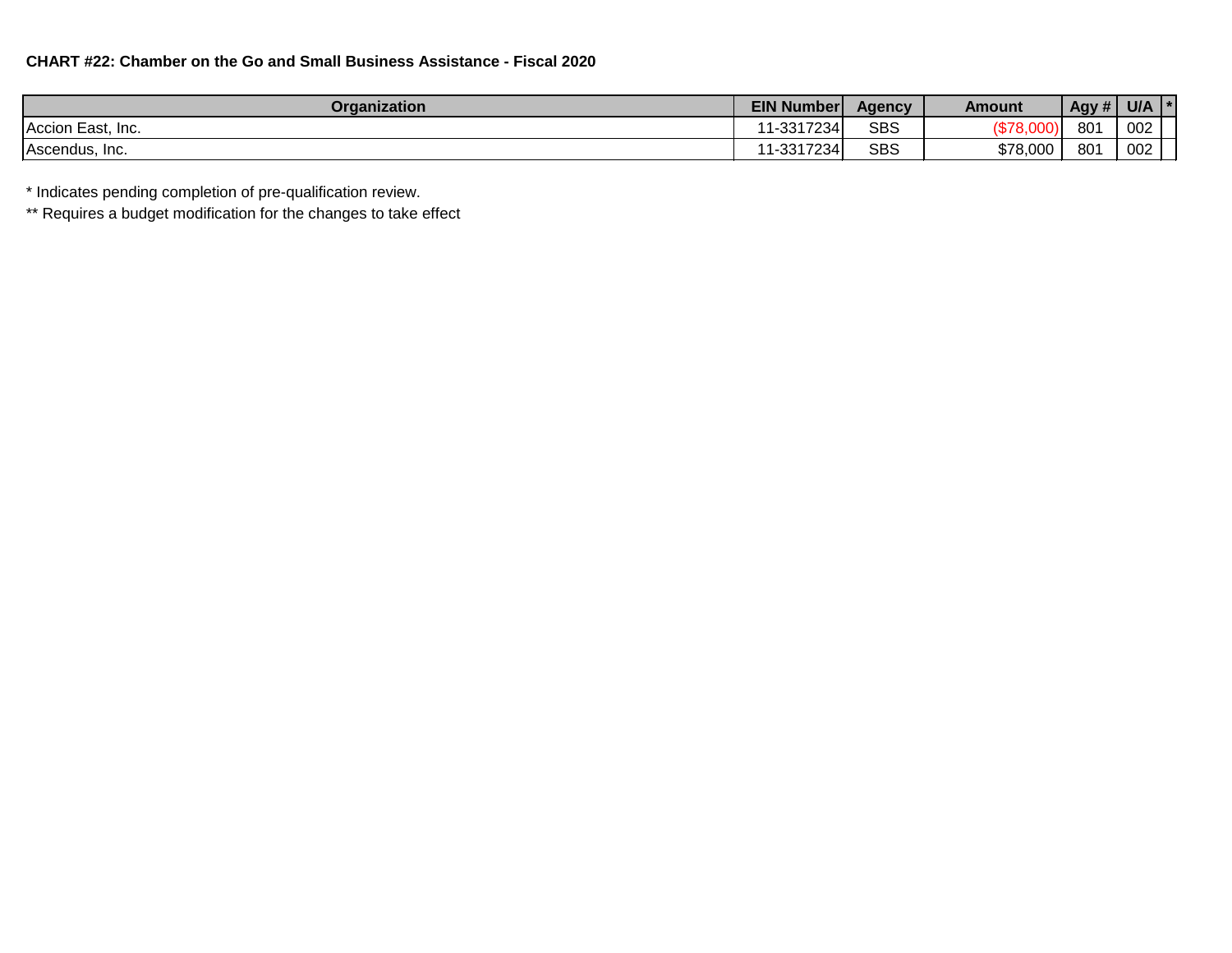| <b>Organization</b> | <b>EIN Number</b> | Agency     | Amount       | Agy # | U/A |  |
|---------------------|-------------------|------------|--------------|-------|-----|--|
| Accion East, Inc.   | 11-3317234        | <b>SBS</b> | $($ \$88,855 | 801   | 005 |  |
| Ascendus, Inc.      | 11-3317234        | <b>SBS</b> | \$88,855     | 801   | 005 |  |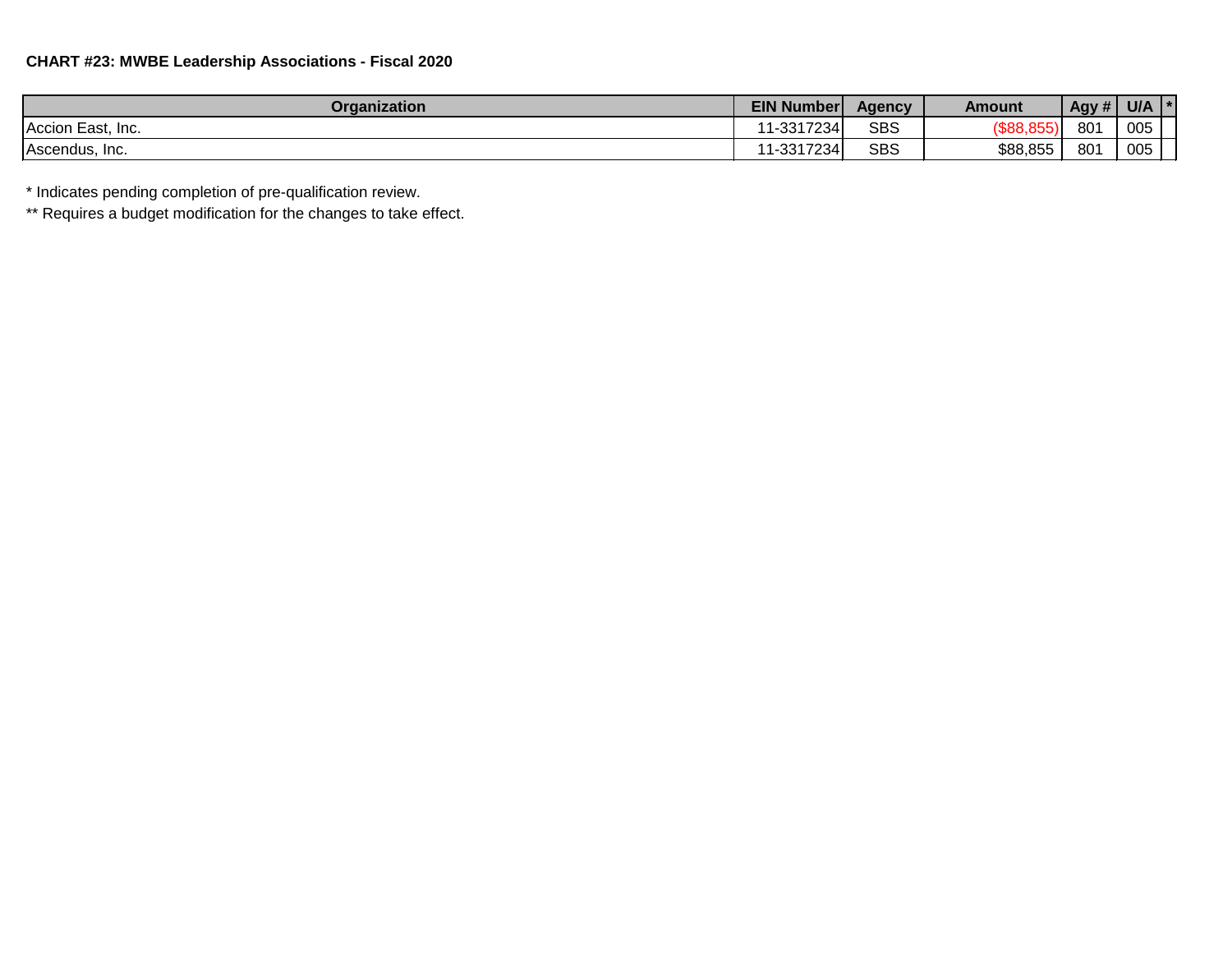| <b>Organization</b> | <b>EIN Number</b> | Agency     | Amount                          | Agy # $\vert$ | <b>U/A</b> |  |
|---------------------|-------------------|------------|---------------------------------|---------------|------------|--|
| Accion East, Inc.   | 11-3317234        | <b>SBS</b> | $\sim$<br>/ሮ70<br><u> ۱۰۵٬۲</u> | 801           | 002        |  |
| Ascendus, Inc.      | 11-3317234        | <b>SBS</b> | \$78,000                        | 801           | 002        |  |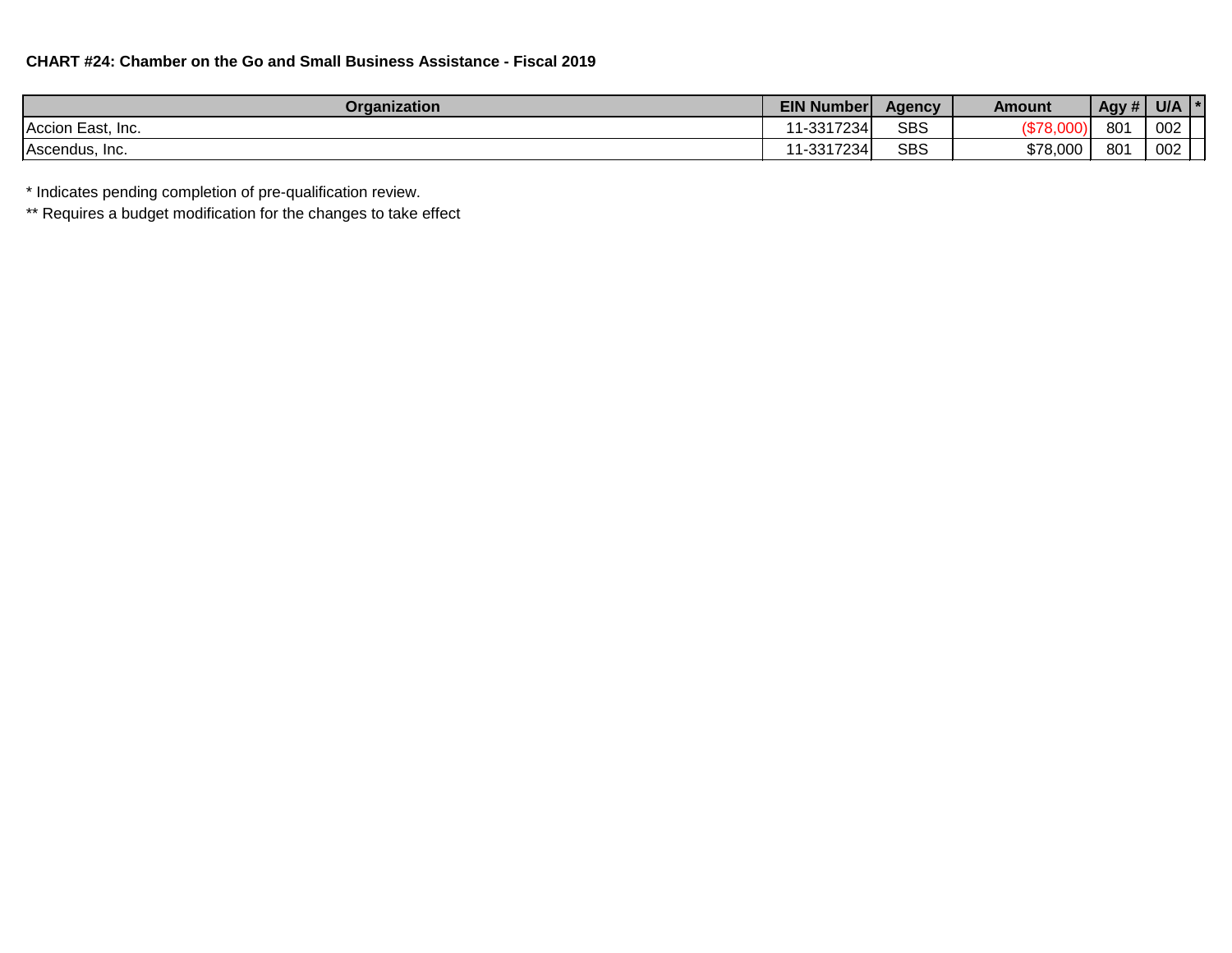| Organization      | <b>EIN Number</b> | Aaencv     | Amount   | $1$ Agy # $\mathsf{P}$ | U/A |  |
|-------------------|-------------------|------------|----------|------------------------|-----|--|
| Accion East, Inc. | 11-3317234        | <b>SBS</b> | ശരെ      | 80 <sub>1</sub>        | 005 |  |
| Ascendus, Inc.    | 1-3317234         | <b>SBS</b> | \$88,855 | 80 <sup>7</sup>        | 005 |  |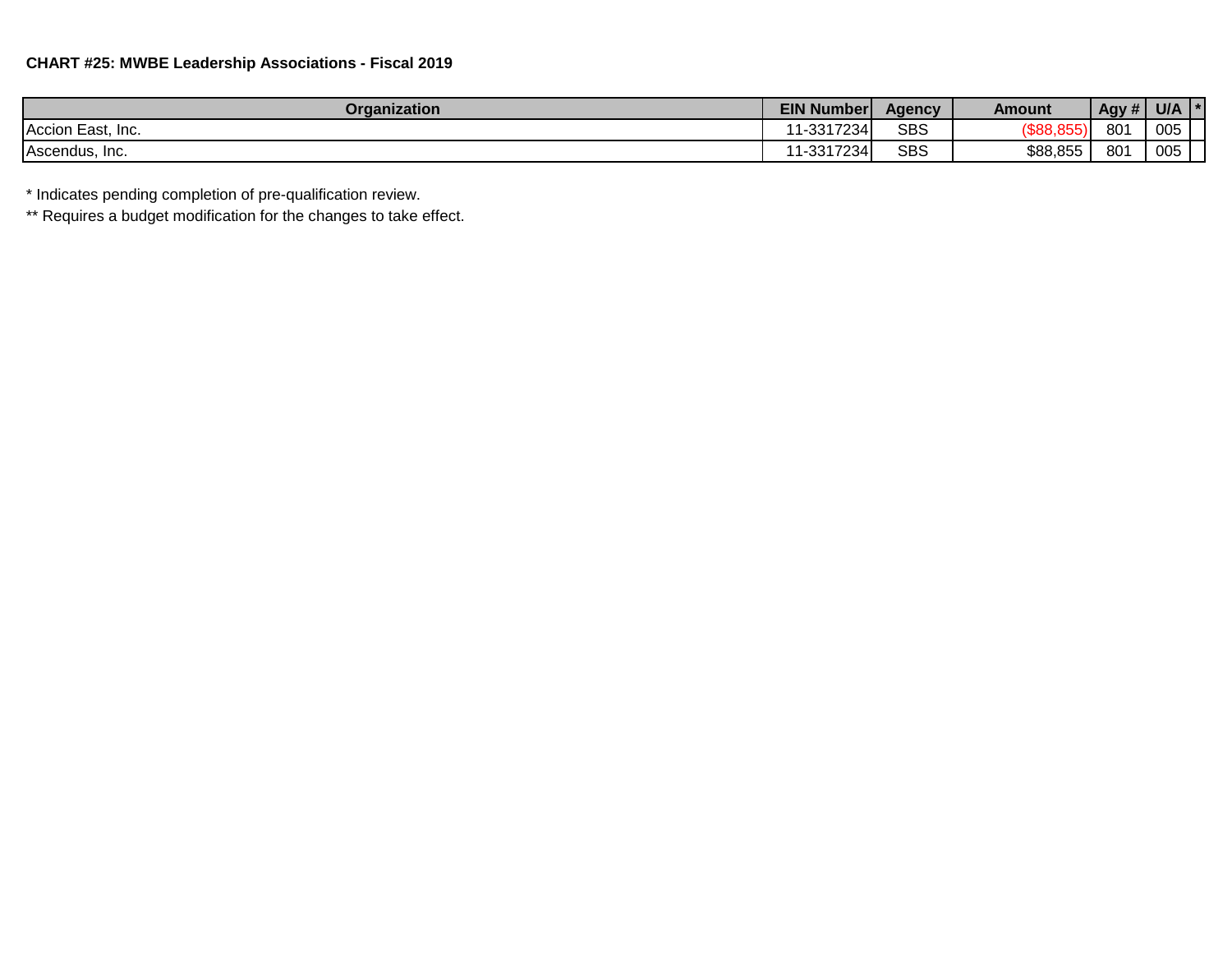| <b>Source</b> | <b>Member</b> | <b>Organization - Program</b>                                                                                      | <b>EIN Number</b> | <b>Agency</b> | <b>Amount</b> | <b>New Purpose of Funds</b>                                                                                                                                                                                                                                                                                                                                                                           |
|---------------|---------------|--------------------------------------------------------------------------------------------------------------------|-------------------|---------------|---------------|-------------------------------------------------------------------------------------------------------------------------------------------------------------------------------------------------------------------------------------------------------------------------------------------------------------------------------------------------------------------------------------------------------|
| Youth         | Cabrera       | Crenulated Company, Ltd., The d/b/a New<br>Settlement Apartments                                                   | 14-1719016        | <b>DYCD</b>   | (\$15,000     | Funding to support swimming instruction for neighborhood youth in state-<br>of-the-art competition-size indoor swimming pool.                                                                                                                                                                                                                                                                         |
| Youth         | Cabrera       | Crenulated Company, Ltd., The d/b/a New<br><b>Settlement Apartments</b>                                            | 14-1719016        | <b>DYCD</b>   |               | Funding to support NSA's Young Adult Opportunity Initiative, which serves<br>disconnected and at-risk youth with high school equivalency prep, one-to-<br>\$15,000 one advising, group work, job readiness, job placement and paid<br>internships.                                                                                                                                                    |
| Local         | Lander        | Fund for the City of New York, Inc. -<br><b>Housing Resource Center</b>                                            | 13-2612524        | <b>DYCD</b>   | (\$5,500)     | Funding to support Red Hook Community Justice Center's Housing<br>Resource Center.                                                                                                                                                                                                                                                                                                                    |
| Local         | Lander        | Fund for the City of New York, Inc. - Red<br>Hook Community Justice Center: Youth<br>Impact (formerly Youth Court) | 13-2612524        | <b>DYCD</b>   | \$5,500       | Funding for resources and maintenance of youth impact program in Red<br>Hook Brooklyn.                                                                                                                                                                                                                                                                                                                |
| Anti-Poverty  | Chin          | Council on the Environment, Inc. - Fresh<br>Food Box - Council District 1                                          | 13-2765465        | <b>DYCD</b>   | (\$5,000      | Funding will support operation of Fresh Food Box farm share programs in<br>Council District 1.                                                                                                                                                                                                                                                                                                        |
| Anti-Poverty  | Chin          | Council on the Environment, Inc.                                                                                   | 13-2765465        | <b>DYCD</b>   |               | \$5,000 Funding will support the Teaching Garden at Governor's Island.                                                                                                                                                                                                                                                                                                                                |
| Local         | Diaz          | Kips Bay Boys & Girls Club - Public School<br>36X (08X036)                                                         | 13-1623850        | <b>DYCD</b>   |               | (\$25,000) To support an after-school programming at Public School 36X.                                                                                                                                                                                                                                                                                                                               |
| Local         | Diaz          | Kips Bay Boys & Girls Club                                                                                         | 13-1623850        | <b>DYCD</b>   |               | \$25,000 Funds will be used for Teen Programming.                                                                                                                                                                                                                                                                                                                                                     |
| Anti-Poverty  | Adams         | Young Men's Christian Association of<br>Greater New York - Jamaica Y Teen Center                                   | 13-1624228        | <b>DYCD</b>   |               | Funding to support the Teen Center and activities such as youth sports,<br>(\$5,000) tournaments, leadership training, social events, health and wellness<br>activities, peer support, social games, special events and team building.                                                                                                                                                                |
| Anti-Poverty  | Adams         | Young Men's Christian Association of<br><b>Greater New York</b>                                                    | 13-1624228        | <b>DYCD</b>   |               | Funding will be used to provide and support youth programming for school<br>age children, middle schoolers and high schoolers. Programming will be<br>offered remote, in-person, or a hybrid of remote and in-person. The<br>\$5,000 program experience will have, but not limited to, leadership building<br>activities, civic engagement, STEM, academic enrichment and<br>recreational activities. |
| Speaker       | Local         | Young Men's and Young Women's Hebrew<br>Association - 92nd Street Y                                                | 13-1624229        | <b>DYCD</b>   | (\$100,000    | To support programs that are free-of-charge for the participants. Includes<br>Concerts Schools Project, Christopher Lightfoot Walker Literature Project,<br>Discover Literature, the Literacy Program @ Union Settlement Assn, Teen<br>Producers, and Teen Arts Week.                                                                                                                                 |
| Speaker       | Local         | Young Men's and Young Women's Hebrew<br>Association - 92nd Street Y                                                | 13-1624229        | <b>DYCD</b>   |               | Funds will support 92Y's Humanities and Arts education programming for<br>\$100,000 New York City public schools, including the virtual Young Leaders Series,<br>and the Teen Producers program.                                                                                                                                                                                                      |
| Youth         | Kallos        | Young Men's and Young Women's Hebrew<br>Association                                                                | 13-1624229        | <b>DYCD</b>   | (\$10,000     | To support free-of-charge programs at 92nd Street Y including Concerts<br>Schools Project, Christopher Lightfoot Walker Literature Project, Discover<br>Literature, Literacy program at Union Settlement Association, Teen<br>Producers, and Teen Arts Week.                                                                                                                                          |
| Youth         | Kallos        | Young Men's and Young Women's Hebrew<br>Association                                                                | 13-1624229        | <b>DYCD</b>   |               | Funds will support 92Y's Humanities and Arts education programming for<br>\$10,000 New York City public schools, including the virtual Young Leaders Series,<br>and the Teen Producers program.                                                                                                                                                                                                       |
| Youth         | Powers        | Young Men's and Young Women's Hebrew<br>Association                                                                | 13-1624229        | <b>DYCD</b>   |               | (\$10,000) Funding will support free educational and community outreach programs.                                                                                                                                                                                                                                                                                                                     |
| Youth         | Powers        | Young Men's and Young Women's Hebrew<br>Association                                                                | 13-1624229        | <b>DYCD</b>   |               | Funds will support 92Y's Humanities and Arts education programming for<br>\$10,000 New York City public schools, including the virtual Young Leaders Series,<br>and the Teen Producers program.                                                                                                                                                                                                       |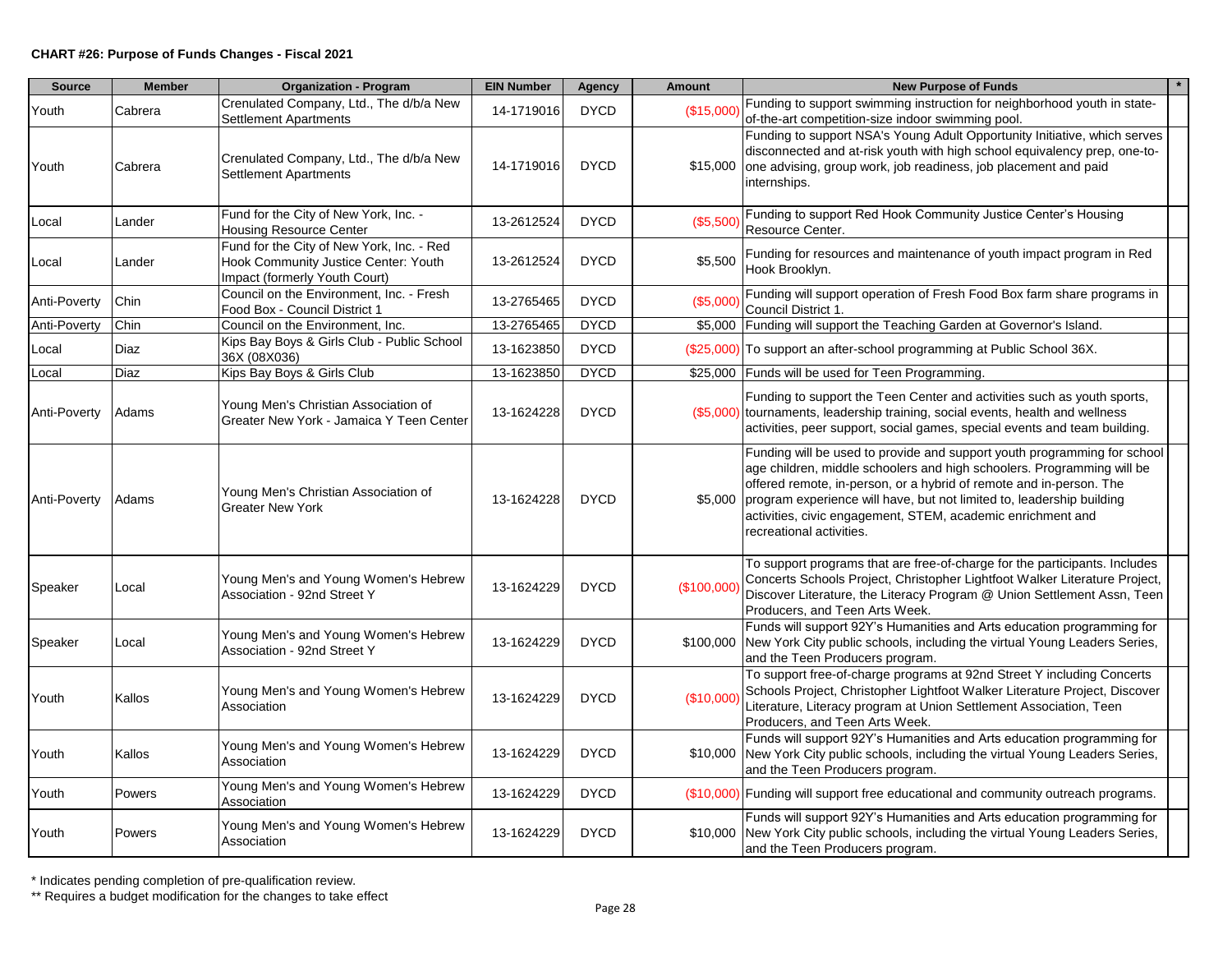#### **CHART #26: Purpose of Funds Changes - Fiscal 2021 (continued)**

| <b>Source</b> | <b>Member</b> | Organization                                                                                                    | <b>EIN Number</b> | Agency      | Amount    | <b>New Purpose of Funds</b>                                                                                                                                                                                                                                                                                                                                                                   |
|---------------|---------------|-----------------------------------------------------------------------------------------------------------------|-------------------|-------------|-----------|-----------------------------------------------------------------------------------------------------------------------------------------------------------------------------------------------------------------------------------------------------------------------------------------------------------------------------------------------------------------------------------------------|
| Youth         | Perkins       | Young Men's and Young Women's Hebrew<br>Association - 92Y After-School Arts<br>Instruction - Council District 9 | 13-1624229        | <b>DYCD</b> |           | (\$10,000) To support 92Y after-school arts instruction for Council District 9.                                                                                                                                                                                                                                                                                                               |
| Youth         | Perkins       | Young Men's and Young Women's Hebrew<br>Association                                                             | 13-1624229        | <b>DYCD</b> |           | Funds will support 92Y's Humanities and Arts education programming for<br>\$10,000   New York City public schools, including the virtual Young Leaders Series,<br>and the Teen Producers program.                                                                                                                                                                                             |
| Youth         | Rodriguez     | Young Men's and Young Women's Hebrew<br>Association                                                             | 13-1624229        | <b>DYCD</b> | (\$5,000) | To cover expenses related to the 92Y Education and Community<br>Outreach program in Council District 10.                                                                                                                                                                                                                                                                                      |
| Youth         | Rodriguez     | Young Men's and Young Women's Hebrew<br>Association                                                             | 13-1624229        | <b>DYCD</b> |           | Funds will support 92Y's Humanities and Arts education programming for<br>\$5,000 New York City public schools, including the virtual Young Leaders Series,<br>and the Teen Producers program.                                                                                                                                                                                                |
| Local         | Dromm         | Asian-American Coalition for Children and<br>Families, Inc. - Lunar New Year 2021                               | 13-3682471        | <b>DYCD</b> | (\$5,000) | To fund costs associated with Lunar New Year Celebration in Council<br>District 25.                                                                                                                                                                                                                                                                                                           |
| Local         | Dromm         | Asian-American Coalition for Children and<br>Families, Inc.                                                     | 13-3682471        | <b>DYCD</b> |           | \$5,000 To fund the Asian American Student Advocacy Project (ASAP).                                                                                                                                                                                                                                                                                                                           |
| Youth         | Chin          | Young Men's Christian Association of<br>Greater New York - Summer Day Camp                                      | 13-1624228        | <b>DYCD</b> | (\$5,000) | Funding to support Summer Day Camp that provides play program, swim<br>lessons, and arts and craft lessons at Chinatown YMCA.                                                                                                                                                                                                                                                                 |
| Youth         | <b>Chin</b>   | Young Men's Christian Association of<br><b>Greater New York</b>                                                 | 13-1624228        | <b>DYCD</b> | \$5,000   | Funding will be used to provide and support youth programming for school<br>age children, middle schoolers and high schoolers. Programming will be<br>offered remote, in-person, or a hybrid of remote and in-person. The<br>program experience will have, but not limited to, leadership building<br>activities, civic engagement, STEM, academic enrichment and<br>recreational activities. |

\* Indicates pending completion of pre-qualification review.